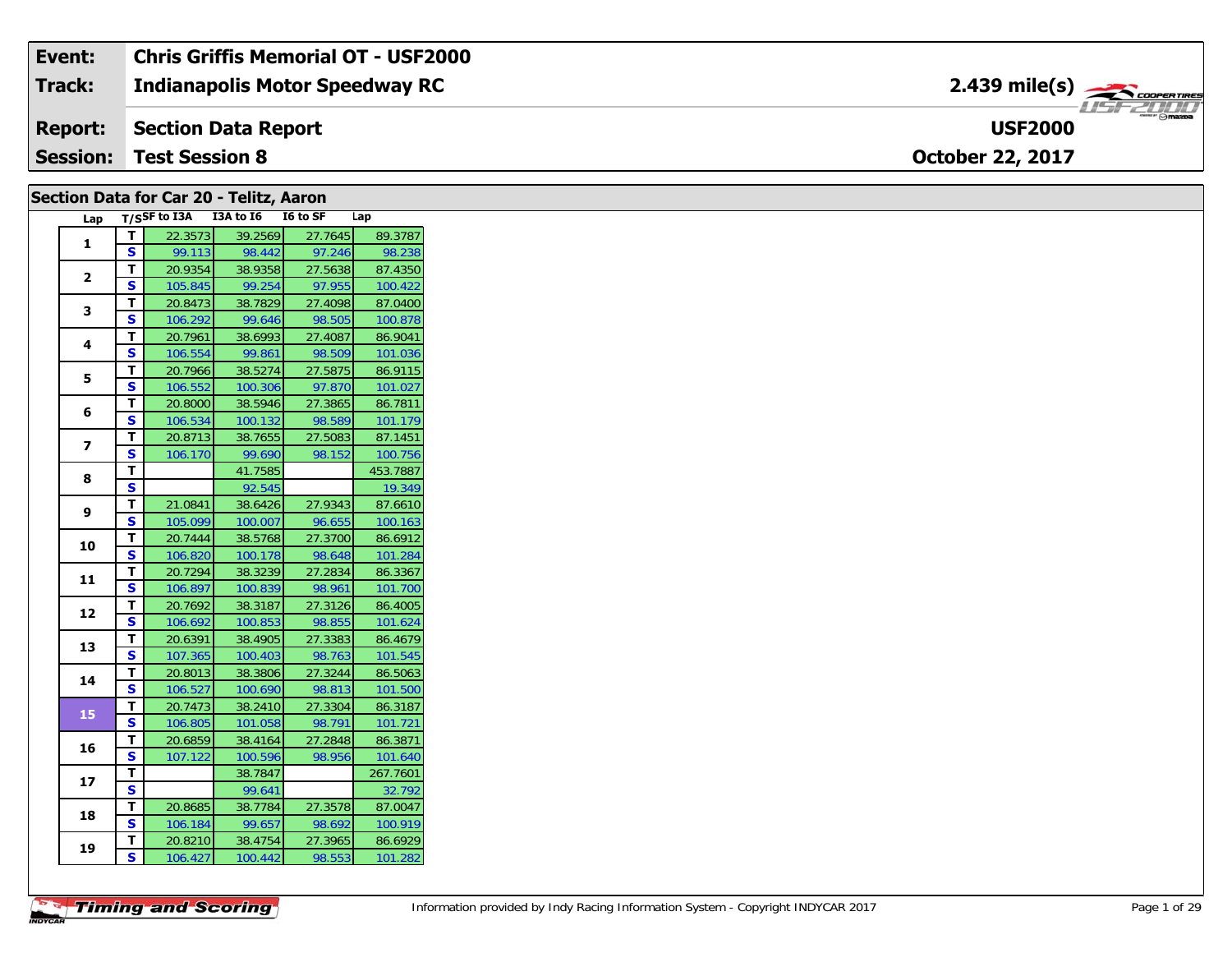| Event:          | Chris Griffis Memorial OT - USF2000   |                                               |
|-----------------|---------------------------------------|-----------------------------------------------|
| <b>Track:</b>   | <b>Indianapolis Motor Speedway RC</b> | $2.439$ mile(s) $\rightarrow$ COOPER TIRES    |
|                 | <b>Report: Section Data Report</b>    | $m_{\rm eff}$ $\odot$ mazpa<br><b>USF2000</b> |
| <b>Session:</b> | <b>Test Session 8</b>                 | <b>October 22, 2017</b>                       |

|                         |               | Section Data for Car 21 - McElrea, Hunter (R) |                    |                   |                   |
|-------------------------|---------------|-----------------------------------------------|--------------------|-------------------|-------------------|
|                         |               | Lap T/SSF to I3A I3A to I6 I6 to SF           |                    |                   | Lap               |
|                         | T             | 21.1343                                       | 39.2020            | 27.7664           | 88.1027           |
| $\mathbf{1}$            | S             | 104.849                                       | 98.580             | 97.240            | 99.661            |
| $\overline{2}$          | Т             | 20.8811                                       | 38.8221            | 27.4365           | 87.1397           |
|                         | <b>S</b>      | 106.120                                       | 99.545             | 98.409            | 100.762           |
| 3                       | Т             | 22.2158                                       | 39.8924            | 27.3507           | 89.4589           |
|                         | S             | 99.745                                        | 96.874             | 98.718            | 98.150            |
| 4                       | T             | 20.8123                                       | 38.9854            | 27.4076           | 87.2053           |
|                         | S             | 106.471                                       | 99.128             | 98.513            | 100.687           |
| 5                       | T.            | 20.6993                                       | 43.3124            | 27.2692           | 91.2809           |
|                         | S             | 107.052                                       | 89.225             | 99.013            | 96.191            |
| 6                       | Т             | 20.8593                                       | 38.7257            | 30.3901           | 89.9751           |
|                         | S             | 106.231                                       | 99.793             | 88.845            | 97.587            |
| $\overline{\mathbf{z}}$ | T             | 20.7100                                       | 38.7093            | 27.3744           | 86.7937           |
|                         | S             | 106.997                                       | 99.835             | 98.632            | 101.164           |
| 8                       | Т             | 20.8221                                       | 39.0335            | 27.3889           | 87.2445           |
|                         | $\mathbf{s}$  | 106.421                                       | 99.006             | 98.580            | 100.641           |
| 9                       | Т             | 21.8752                                       | 39.1267            | 27.3562           | 88.3581           |
|                         | S             | 101.298                                       | 98.770             | 98.698            | 99.373            |
| 10                      | T             |                                               | 38.8643            |                   | 326.2337          |
|                         | S             |                                               | 99.437             |                   | 26.914            |
| 11                      | т             | 20.8604                                       | 38.6752            | 27.3847           | 86.9203           |
|                         | S             | 106.226                                       | 99.923             | 98.595            | 101.017           |
| 12                      | T             | 20.7836                                       | 41.0883            | 27.2137           | 89.0856           |
|                         | S             | 106.618                                       | 94.055             | 99.215            | 98.561            |
| 13                      | T<br><b>S</b> | 20.8234                                       | 38.6446            | 30.2699           | 89.7379           |
|                         | Т             | 106.414<br>20.9860                            | 100.002<br>38.5449 | 89.198<br>27.3155 | 97.845<br>86.8464 |
| 14                      | S             | 105.590                                       | 100.261            | 98.845            | 101.103           |
|                         | T             |                                               | 41.0621            |                   | 189.6595          |
| 15                      | S             |                                               | 94.115             |                   | 46.296            |
|                         | T             | 21.7018                                       | 40.0931            | 27.9038           | 89.6987           |
| 16                      | S             | 102.107                                       | 96.389             | 96.761            | 97.888            |
|                         | Т             | 20.8490                                       | 38.5741            | 28.2810           | 87.7041           |
| 17                      | S             | 106.284                                       | 100.185            | 95.470            | 100.114           |
|                         | T             | 20.6683                                       | 38.3850            | 27.1825           | 86.2358           |
| 18                      | S             | 107.213                                       | 100.679            | 99.329            | 101.819           |
|                         | T.            | 20.6305                                       | 38.4503            | 27.1130           | 86.1938           |
| 19                      | S.            | 107.409                                       | 100.508            | 99.583            | 101.868           |
|                         |               |                                               |                    |                   |                   |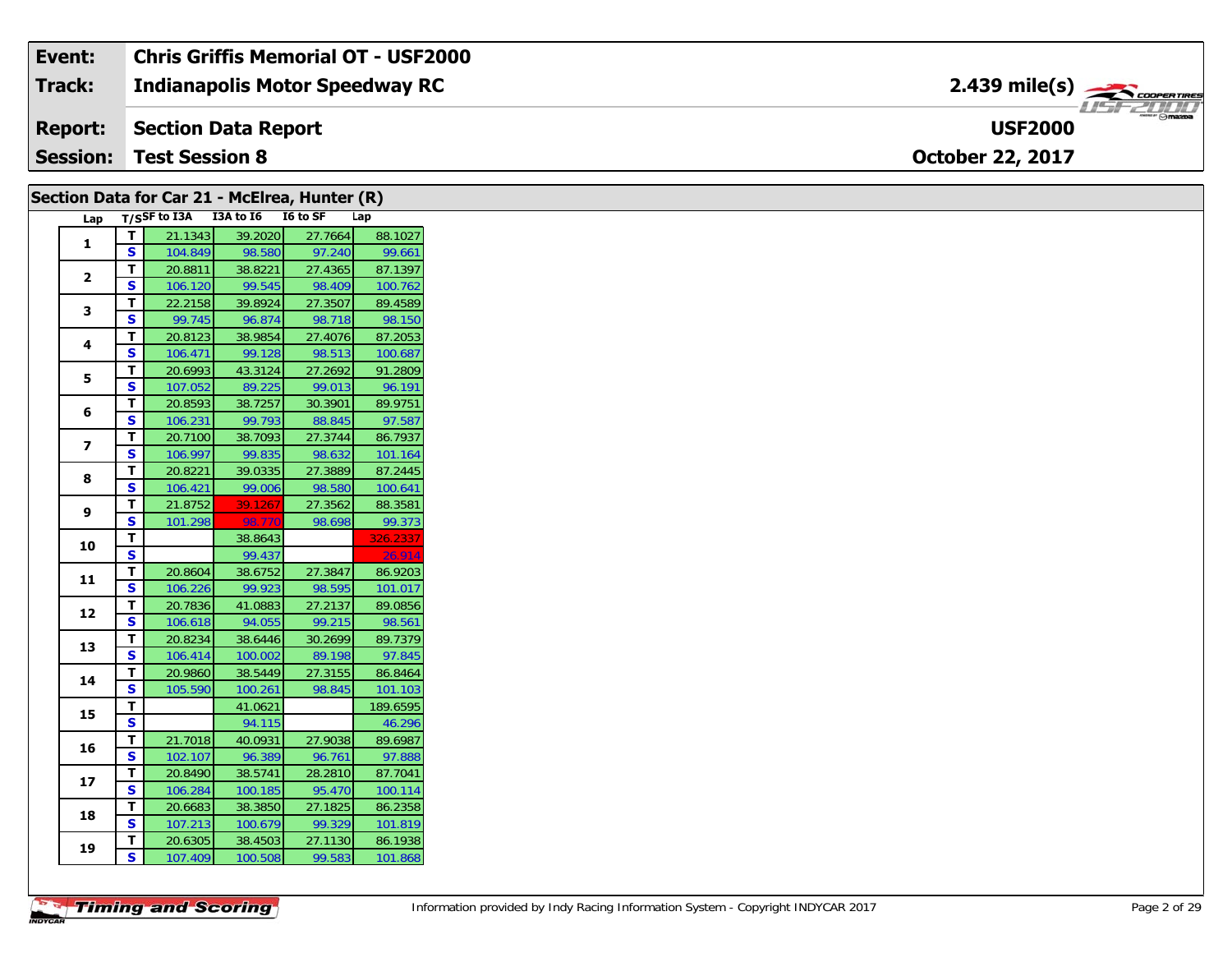| Event:          | Chris Griffis Memorial OT - USF2000 |                                                |
|-----------------|-------------------------------------|------------------------------------------------|
| Track:          | Indianapolis Motor Speedway RC      | $2.439$ mile(s) $\frac{1}{2.600}$ coorga Times |
| <b>Report:</b>  | Section Data Report                 | omazoa<br><b>USF2000</b>                       |
| <b>Session:</b> | <b>Test Session 8</b>               | <b>October 22, 2017</b>                        |
|                 |                                     |                                                |

#### **Section Data for Car 21 - McElrea, Hunter (R)**

| Lap |   | T/SSF to I3A | <b>I3A to 16</b> | I6 to SF | Lap     |
|-----|---|--------------|------------------|----------|---------|
| 20  |   | 20.6472      | 38.3212          | 27.2194  | 86.1878 |
|     | s | 107.322      | 100.846          | 99.194   | 101.875 |
| 21  |   | 20.7227      | 38.9990          | 27.3628  | 87.0845 |
|     | S | 106.931      | 99.093           | 98.674   | 100.826 |
| 22  |   | 20.6378      | 38.5047          | 27.2418  | 86.3843 |
|     | S | 107.371      | 100.366          | 99.112   | 101.643 |
| 23  |   | 20.6253      | 38.6186          | 27.1517  | 86.3956 |
|     | S | 107.436      | 100.070          | 99.441   | 101.630 |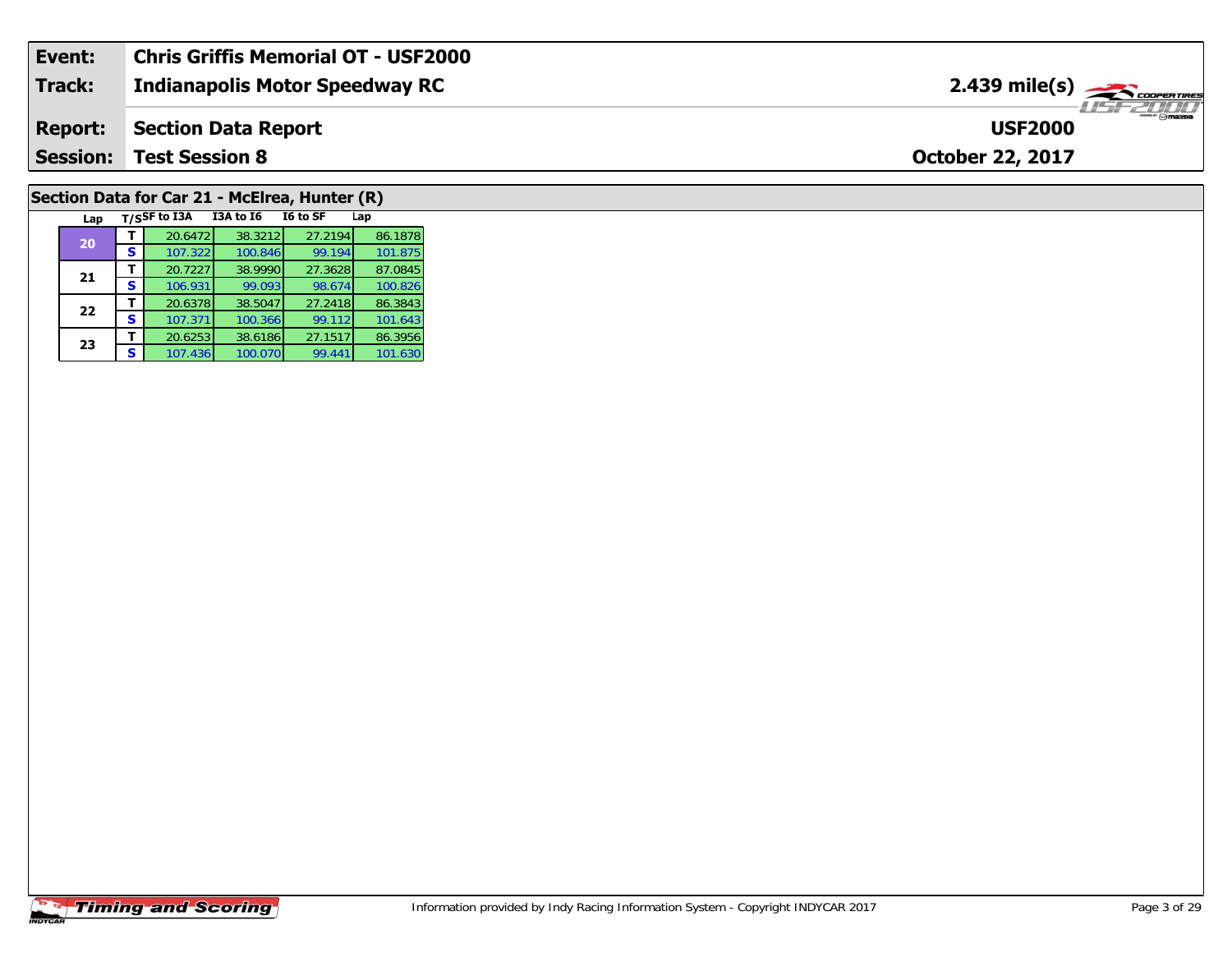| Event:          | Chris Griffis Memorial OT - USF2000   |                             |
|-----------------|---------------------------------------|-----------------------------|
| <b>Track:</b>   | <b>Indianapolis Motor Speedway RC</b> | 2.439 mile(s) $\rightarrow$ |
| <b>Report:</b>  | Section Data Report                   | " ⊙mazpa<br><b>USF2000</b>  |
| <b>Session:</b> | <b>Test Session 8</b>                 | <b>October 22, 2017</b>     |

|                         |                          | Section Data for Car 22 - Gutierrez, Andres (R) |                    |                   |                    |
|-------------------------|--------------------------|-------------------------------------------------|--------------------|-------------------|--------------------|
| Lap                     |                          | T/SSF to I3A I3A to I6 I6 to SF                 |                    |                   | Lap                |
| 1                       | $\mathbf T$              | 20.8672                                         | 38.8662            | 27.6037           | 87.3371            |
|                         | S                        | 106.191                                         | 99.432             | 97.813            | 100.535            |
| $\overline{2}$          | T                        | 20.7189                                         | 38.5648            | 27.3545           | 86.6382            |
|                         | S                        | 106.951                                         | 100.209            | 98.704            | 101.346            |
| 3                       | $\mathbf{T}$             | 23.3241                                         | 39.0458            | 27.1693           | 89.5392            |
|                         | $\mathbf{s}$             | 95.005                                          | 98.975             | 99.377            | 98.062             |
| 4                       | T                        | 20.7592                                         | 49.4197            | 27.4032           | 97.5821            |
|                         | <b>S</b>                 | 106.743                                         | 78.198             | 98.529            | 89.980             |
| 5                       | T                        | 20.7058                                         | 38.4106            | 27.4050           | 86.5214            |
|                         | $\overline{\mathbf{s}}$  | 107.019                                         | 100.611            | 98.522            | 101.482            |
| 6                       | $\overline{L}$           | 20.6783                                         | 38.3441            | 27.1636           | 86.1860            |
|                         | S                        | 107.161                                         | 100.786            | 99.398            | 101.877            |
| $\overline{\mathbf{z}}$ | T                        | 20.6430                                         | 38.2624            | 27.2005           | 86.1059            |
|                         | <b>S</b>                 | 107.344                                         | 101.001            | 99.263            | 101.972            |
| 8                       | T                        | 20.6645                                         | 42.7770            | 27.4203           | 90.8618            |
|                         | $\mathbf{s}$             | 107.233                                         | 90.342             | 98.467            | 96.635             |
| 9                       | T                        | 21.7299                                         | 42.0235            | 27.4110           | 91.1644            |
|                         | <b>S</b>                 | 101.975                                         | 91.962             | 98.501            | 96.314             |
| 10                      | T.                       |                                                 | 39.4790            |                   | 320.7329           |
|                         | $\overline{\mathbf{s}}$  |                                                 | 97.889             |                   | 27.376             |
| 11                      | T                        | 20.8168                                         | 38.5248            | 27.2774           | 86.6190            |
|                         | <b>S</b>                 | 106.448                                         | 100.313            | 98.983            | 101.368            |
| 12                      | T                        | 20.6861                                         | 38.7111            | 27.2081           | 86.6053            |
|                         | <b>S</b>                 | 107.121                                         | 99.830             | 99.235            | 101.384            |
| 13                      | T                        | 20.7782                                         | 38.4482            | 27.3997           | 86.6261            |
|                         | $\mathbf{s}$             | 106.646                                         | 100.513            | 98.541            | 101.360            |
| 14                      | T                        | 20.7135                                         | 38.4812            | 27.1495           | 86.3442            |
|                         | S                        | 106.979                                         | 100.427            | 99.449            | 101.691            |
| 15                      | $\mathbf T$              | 20.7257                                         | 42.3068            | 27.2787           | 90.3112            |
|                         | S                        | 106.916                                         | 91.346             | 98.978            | 97.224             |
| 16                      | T.                       |                                                 | 39.7545            |                   | 183.9321           |
|                         | $\mathbf{s}$             |                                                 | 97.210             |                   | 47.737             |
| 17                      | T                        | 20.7071                                         | 38.1987            | 27.1938           | 86.0996            |
|                         | <b>S</b><br>$\mathbf{T}$ | 107.012                                         | 101.170            | 99.287            | 101.980            |
| 18                      | $\mathbf{s}$             | 20.6198<br>107.465                              | 38.1292<br>101.354 | 27.0761<br>99.719 | 85.8251<br>102.306 |
|                         | T.                       | 22.2963                                         | 40.8125            | 27.0082           | 90.1170            |
| 19                      | S.                       |                                                 |                    |                   |                    |
|                         |                          | 99.385                                          | 94.690             | 99.970            | 97.433             |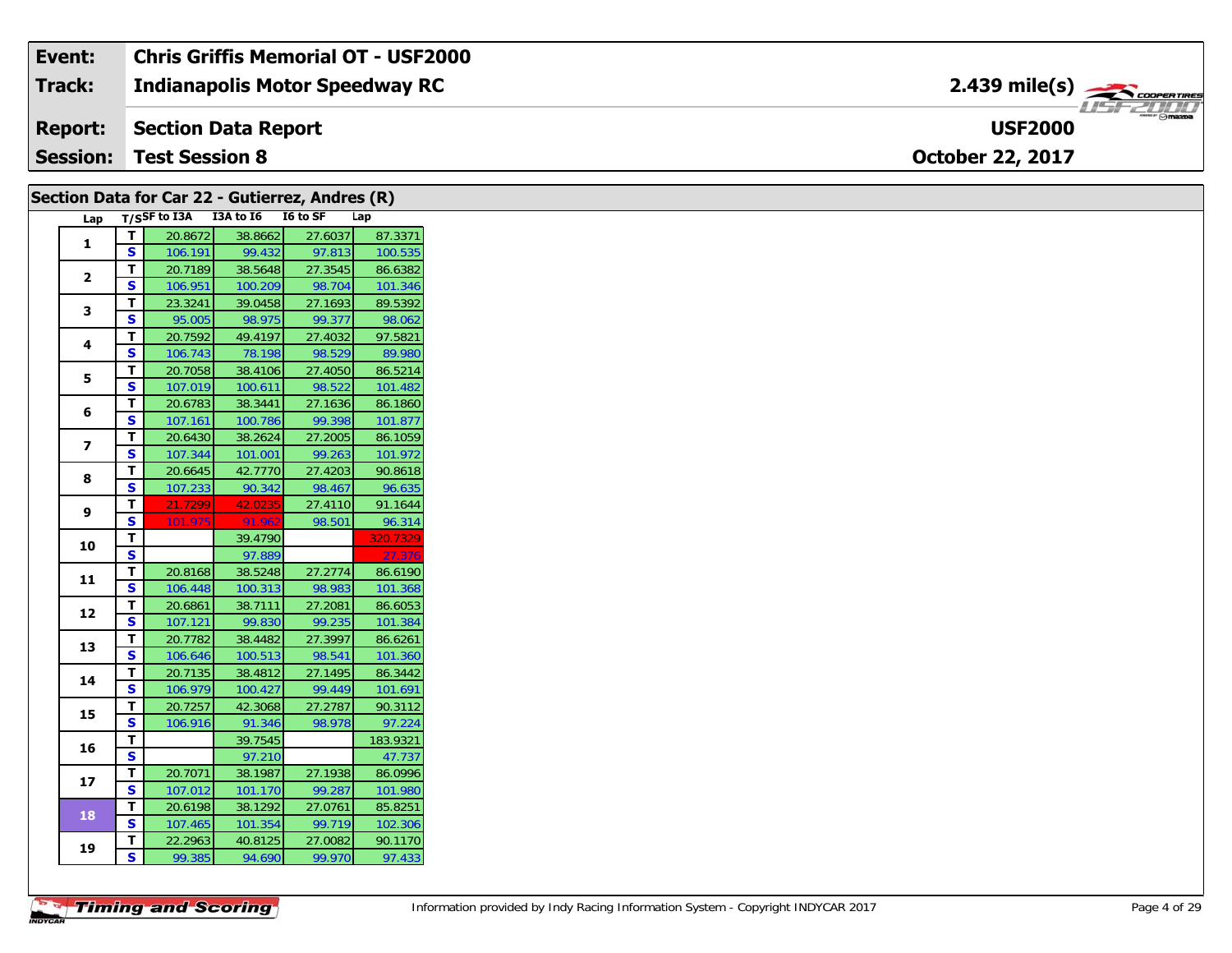| Event:          | <b>Chris Griffis Memorial OT - USF2000</b> |                                              |
|-----------------|--------------------------------------------|----------------------------------------------|
| Track:          | <b>Indianapolis Motor Speedway RC</b>      | $2.439$ mile(s) $\frac{1}{2.48}$ coorentines |
| <b>Report:</b>  | Section Data Report                        | <b>USF2000</b>                               |
| <b>Session:</b> | <b>Test Session 8</b>                      | <b>October 22, 2017</b>                      |

## **Section Data for Car 22 - Gutierrez, Andres (R)**

| Lap |   | T/SSF to I3A | <b>I3A to 16</b> | I6 to SF | Lap     |
|-----|---|--------------|------------------|----------|---------|
| 20  |   | 20.6733      | 38.0886          | 27.2077  | 85.9696 |
|     | s | 107.187      | 101.462          | 99.237   | 102.134 |
| 21  |   | 21.9001      | 38.7860          | 27.0993  | 87.7854 |
|     | S | 101.183      | 99.638           | 99.634   | 100.021 |
| 22  |   | 20.6075      | 38.1583          | 27.1734  | 85.9392 |
|     | s | 107.529      | 101.277          | 99.362   | 102.170 |
| 23  |   | 20.5658      | 38.3723          | 27.1212  | 86.0593 |
|     | s | 107.747      | 100.712          | 99.553   | 102.027 |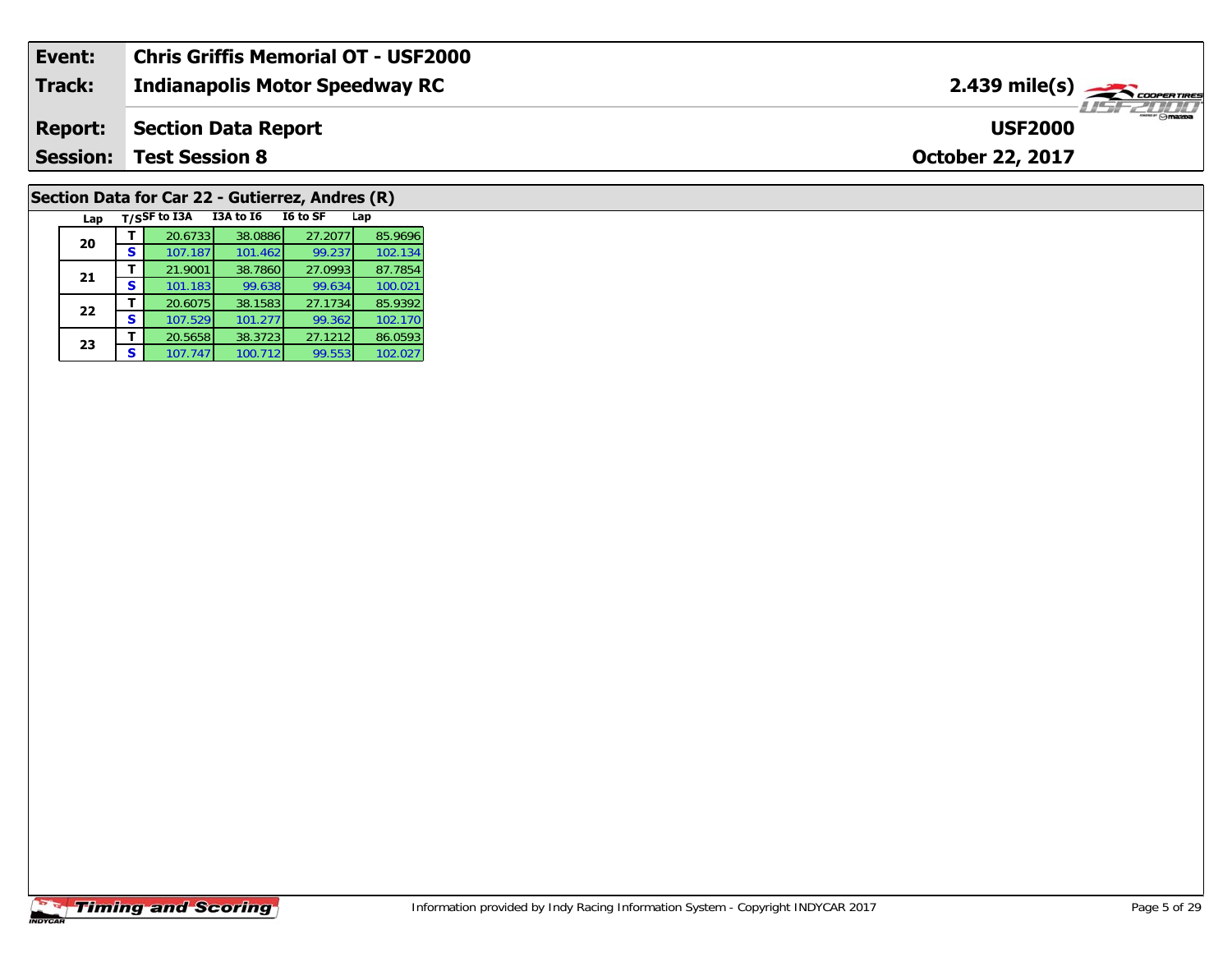| Event:          | <b>Chris Griffis Memorial OT - USF2000</b> |                                        |
|-----------------|--------------------------------------------|----------------------------------------|
| <b>Track:</b>   | <b>Indianapolis Motor Speedway RC</b>      | 2.439 mile(s) $\rightarrow$ COOPERTING |
| <b>Report:</b>  | Section Data Report                        | $m = \bigcirc$ mazoa<br><b>USF2000</b> |
| <b>Session:</b> | <b>Test Session 8</b>                      | <b>October 22, 2017</b>                |

#### **Section Data for Car 23 - Kohl, Lucas**

| Lap                     |                         | $T/S$ SF to I3A | I3A to I6 | I6 to SF | Lap      |
|-------------------------|-------------------------|-----------------|-----------|----------|----------|
| $\mathbf{1}$            | т                       | 20.8518         | 39.1646   | 27.6627  | 87.6791  |
|                         | Ś                       | 106.269         | 98.674    | 97.604   | 100.142  |
|                         | т                       | 20.7701         | 38.7251   | 27.3577  | 86.8529  |
| $\overline{2}$          | S                       | 106.687         | 99.794    | 98.693   | 101.095  |
|                         | Т                       | 20.8295         | 38.8069   | 27.3888  | 87.0252  |
| 3                       | S                       | 106.383         | 99.584    | 98.580   | 100.895  |
| 4                       | Т                       | 20.6914         | 38.6950   | 27.4023  | 86.7887  |
|                         | S                       | 107.093         | 99.872    | 98.532   | 101.170  |
| 5                       | T                       | 20.6056         | 38.8986   | 27.2363  | 86.7405  |
|                         | S                       | 107.539         | 99.349    | 99.132   | 101.226  |
| 6                       | T                       | 20.6717         | 38.7571   | 27.2772  | 86.7060  |
|                         | S                       | 107.195         | 99.712    | 98.984   | 101.266  |
| $\overline{\mathbf{z}}$ | T                       | 20.6391         | 39.0174   | 27.3002  | 86.9567  |
|                         | S                       | 107.365         | 99.047    | 98.900   | 100.974  |
| 8                       | т                       | 20.6881         | 47.4817   | 27.3399  | 95.5097  |
|                         | S                       | 107.110         | 81.390    | 98.757   | 91.932   |
| 9                       | Т                       | 20.8668         | 39.7465   | 27.3494  | 87.9627  |
|                         | S                       | 106.193         | 97.230    | 98.722   | 99.820   |
| 10                      | T                       |                 | 39.4254   |          | 331.4895 |
|                         | S                       |                 | 98.022    |          | 26.488   |
| 11                      | T.                      | 20.7693         | 38.7748   | 27.3045  | 86.8486  |
|                         | S                       | 106.692         | 99.666    | 98.885   | 101.100  |
| 12                      | т                       | 27.6869         | 39.1356   | 28.2704  | 95.0929  |
|                         | S                       | 80.035          | 98.748    | 95.506   | 92.335   |
| 13                      | T                       | 20.9939         | 38.8298   | 27.3454  | 87.1691  |
|                         | S                       | 105.550         | 99.525    | 98.737   | 100.728  |
| 14                      | т                       |                 | 41.9354   |          | 184.2476 |
|                         | S                       |                 | 92.155    |          | 47.655   |
| 15                      | Т                       | 20.8838         | 38.8988   | 27.8140  | 87.5966  |
|                         | S                       | 106.107         | 99.349    | 97.073   | 100.237  |
| 16                      | T                       | 20.8402         | 38.6240   | 27.2962  | 86.7604  |
|                         | S                       | 106.329         | 100.056   | 98.915   | 101.203  |
| 17                      | т                       | 20.6599         | 38.3447   | 27.1240  | 86.1286  |
|                         | S                       | 107.257         | 100.784   | 99.543   | 101.945  |
| 18                      | Τ                       | 20.6487         | 38.4513   | 27.3255  | 86.4255  |
|                         | S                       | 107.315         | 100.505   | 98.809   | 101.595  |
| 19                      | т                       | 20.6059         | 38.5025   | 27.2742  | 86.3826  |
|                         | $\overline{\mathbf{s}}$ | 107.538         | 100.371   | 98.995   | 101.645  |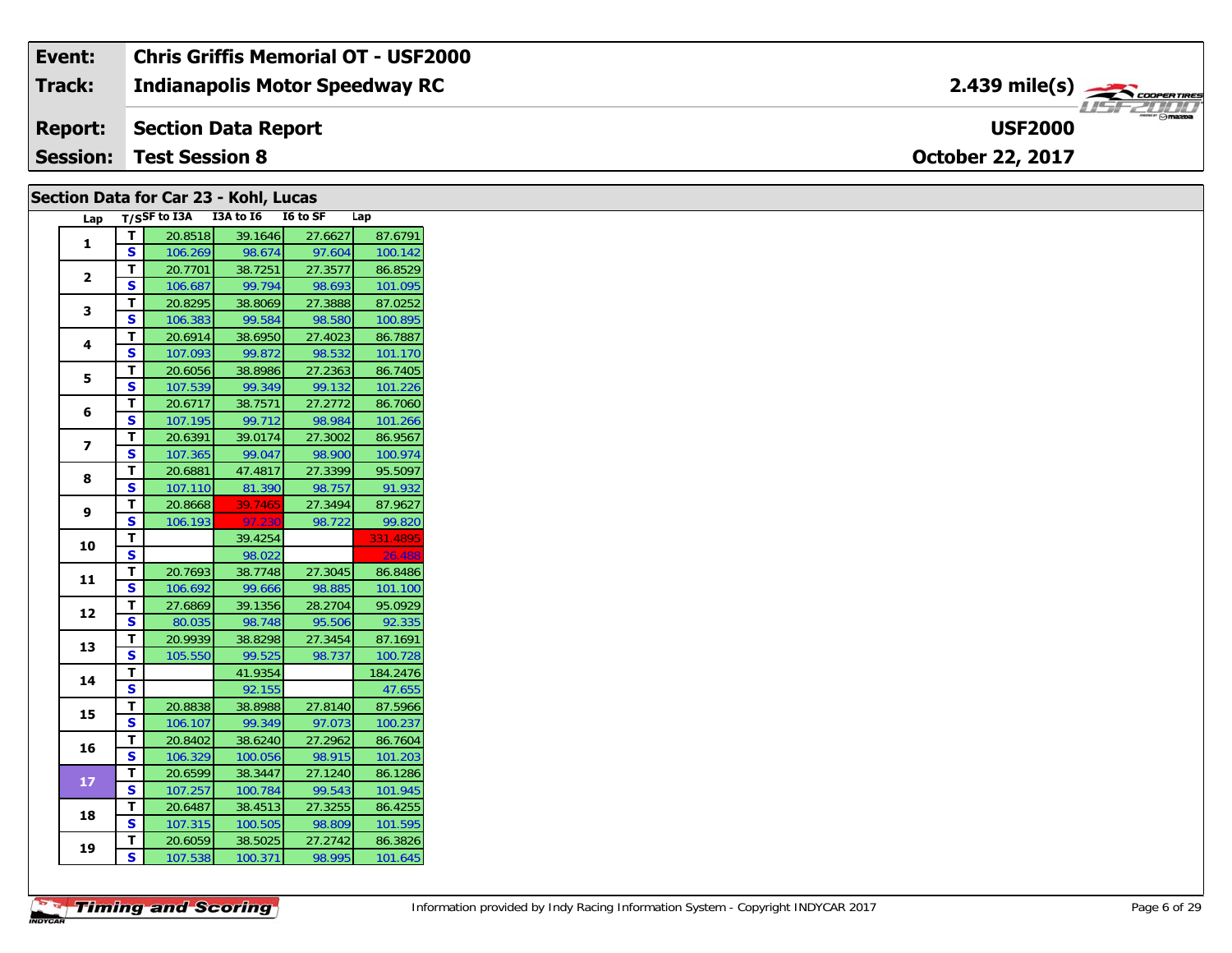| Event:          | Chris Griffis Memorial OT - USF2000   |                                               |
|-----------------|---------------------------------------|-----------------------------------------------|
| <b>Track:</b>   | <b>Indianapolis Motor Speedway RC</b> | $2.439$ mile(s) $\frac{1}{2.48}$ coorer Times |
| <b>Report:</b>  | Section Data Report                   | $ \theta$ mazoa<br><b>USF2000</b>             |
| <b>Session:</b> | <b>Test Session 8</b>                 | <b>October 22, 2017</b>                       |
|                 |                                       |                                               |

#### **Section Data for Car 23 - Kohl, Lucas**

| Lap |   | T/SSF to I3A | <b>I3A to 16</b> | I6 to SF | Lap     |
|-----|---|--------------|------------------|----------|---------|
| 20  |   | 20.8615      | 38.5835          | 27.2367  | 86.6817 |
|     | s | 106.220      | 100.161          | 99.131   | 101.295 |
| 21  |   | 20.5968      | 46.5731          | 27.3704  | 94.5403 |
|     | S | 107.585      | 82.978           | 98.647   | 92.875  |
| 22  |   | 20.6943      | 38.8864          | 27.2539  | 86.8346 |
|     | S | 107.078      | 99.380           | 99.068   | 101.116 |
| 23  |   | 20.6932      | 38.7678          | 27.3279  | 86.7889 |
|     | S | 107.084      | 99.684           | 98.800   | 101.170 |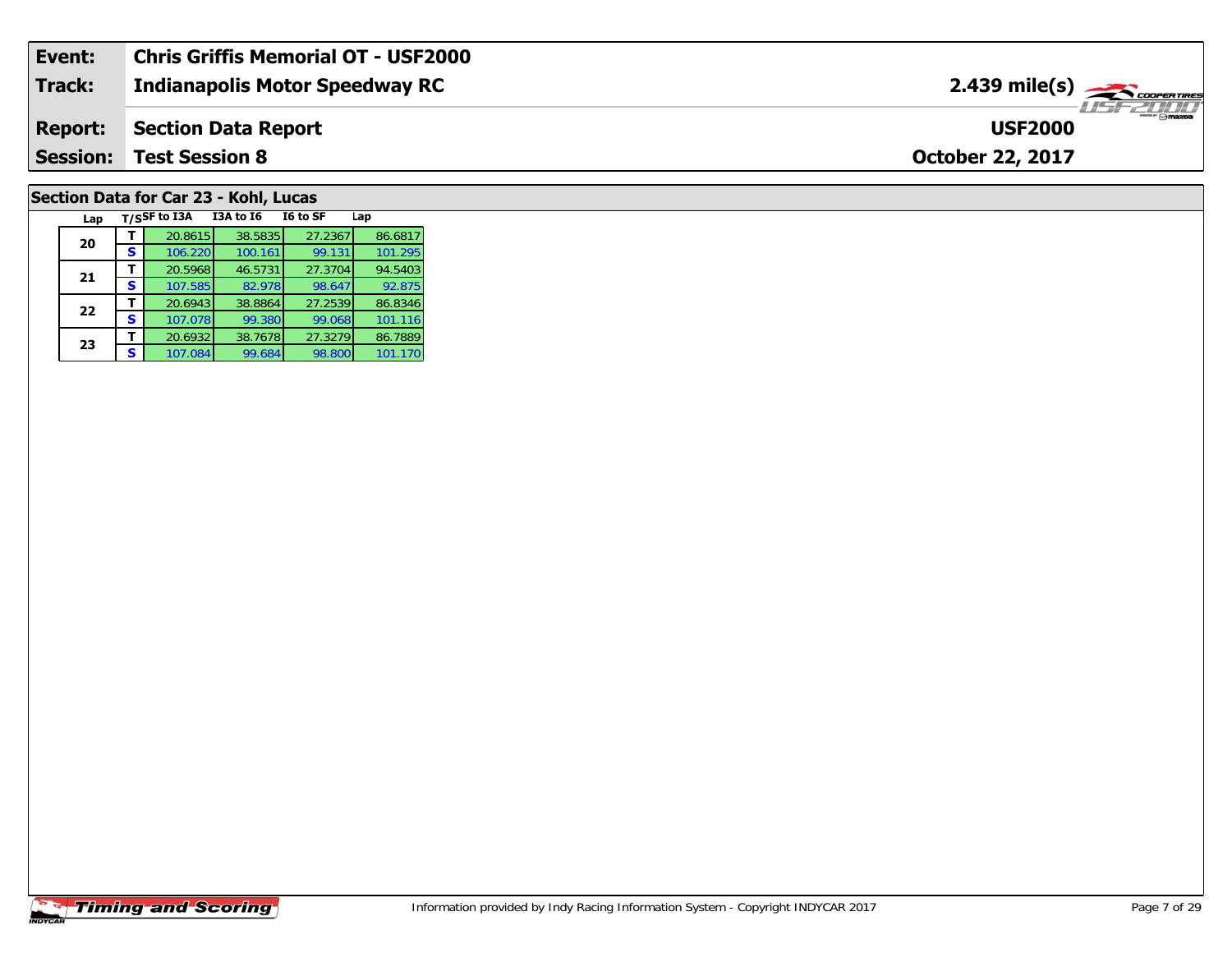| Event:          | <b>Chris Griffis Memorial OT - USF2000</b> |                                                                                                                                                                                                                                                                                                                                                                                                                                                                                                   |
|-----------------|--------------------------------------------|---------------------------------------------------------------------------------------------------------------------------------------------------------------------------------------------------------------------------------------------------------------------------------------------------------------------------------------------------------------------------------------------------------------------------------------------------------------------------------------------------|
| <b>Track:</b>   | <b>Indianapolis Motor Speedway RC</b>      |                                                                                                                                                                                                                                                                                                                                                                                                                                                                                                   |
| <b>Report:</b>  | Section Data Report                        | $\overline{\phantom{a}}$ $\overline{\phantom{a}}$ $\overline{\phantom{a}}$ $\overline{\phantom{a}}$ $\overline{\phantom{a}}$ $\overline{\phantom{a}}$ $\overline{\phantom{a}}$ $\overline{\phantom{a}}$ $\overline{\phantom{a}}$ $\overline{\phantom{a}}$ $\overline{\phantom{a}}$ $\overline{\phantom{a}}$ $\overline{\phantom{a}}$ $\overline{\phantom{a}}$ $\overline{\phantom{a}}$ $\overline{\phantom{a}}$ $\overline{\phantom{a}}$ $\overline{\phantom{a}}$ $\overline{\$<br><b>USF2000</b> |
| <b>Session:</b> | <b>Test Session 8</b>                      | <b>October 22, 2017</b>                                                                                                                                                                                                                                                                                                                                                                                                                                                                           |

#### **Lap T/SSF to I3A I3A to I6 I6 to SF Lap 1T** 23.7945 41.6310 30.5978 96.0233<br>**S** 93.127 92.829 88.242 91.440 **2 <sup>T</sup>** 21.4750 40.1929 28.0272 89.6951 **<sup>S</sup>** 103.186 96.150 96.335 97.89297.892 **3T** 21.3603 39.8110 27.8994 89.0707<br>**S** 103.740 97.072 96.776 98.578 **4 <sup>T</sup>** 21.3161 39.6928 27.5360 88.5449 **<sup>S</sup>** 103.955 97.361 98.053 99.16399.163 **5 <sup>T</sup>** 20.9990 39.9633 28.1233 89.0856 **<sup>S</sup>** 105.525 96.702 96.006 98.561**6 <sup>T</sup>** 21.0749 40.6555 27.8689 89.5993 **<sup>S</sup>** 105.144 95.056 96.882 97.996**7T** 41.2806 711.6006<br>**S** 93.617 12.339 12.339 **8 <sup>T</sup>** 21.4362 39.9312 27.9179 89.2853 **<sup>S</sup>** 103.372 96.780 96.712 98.341**9 <sup>T</sup>** 21.3380 39.7934 27.9871 89.1185 **<sup>S</sup>** 103.848 97.115 96.473 98.52598.525 **10 <sup>T</sup>** 21.1117 41.1921 27.7463 90.0501 **<sup>S</sup>** 104.961 93.818 97.310 97.506**11 <sup>T</sup>** 20.9683 39.8073 27.9651 88.7407 **<sup>S</sup>** 105.679 97.081 96.549 98.94498.944 **12 <sup>T</sup>** 21.3110 40.1077 27.8458 89.2645 **<sup>S</sup>** 103.980 96.354 96.963 98.36498.364 **13T** 21.3912 39.8592 27.8833 89.1337<br>**S** 103.590 96.955 96.832 98.508 98.508 **Section Data for Car 24 - Edenholm, Zoey (R)**

98.573



**<sup>T</sup>** 21.1211 40.0465 27.9077 89.0753 **<sup>S</sup>** 104.914 96.501 96.747 98.573

**14**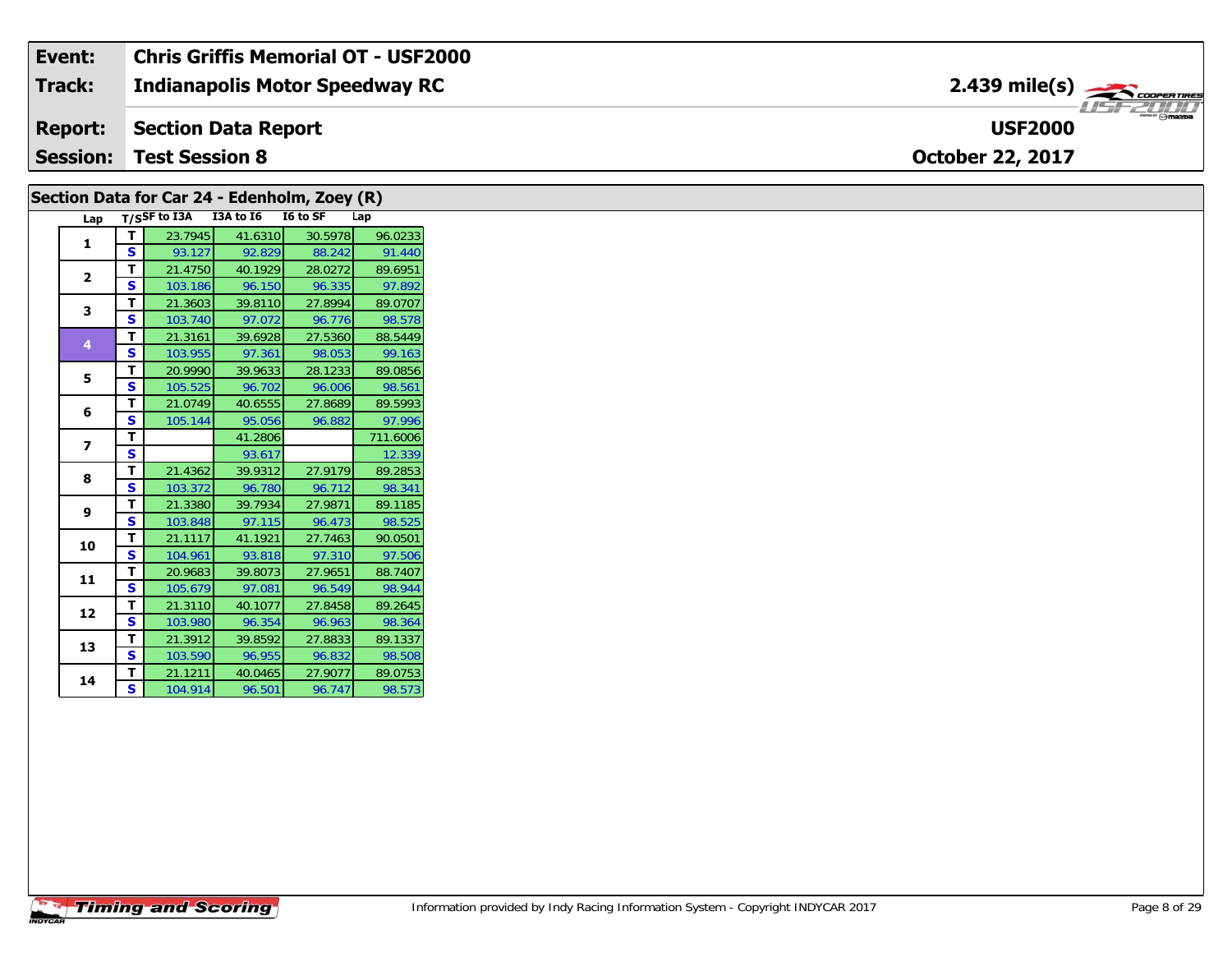#### **Event: Chris Griffis Memorial OT - USF2000** 2.439 mile(s) **2.439 miles Indianapolis Motor Speedway RC Track:** USF 2000 **USF2000Report: Section Data Report Session:October 22, 2017 Test Session 8**

|                |                         | Section Data for Car 25 - Finlayson, Elliott (R) |                   |                   |                   |
|----------------|-------------------------|--------------------------------------------------|-------------------|-------------------|-------------------|
| Lap            |                         | T/SSF to I3A I3A to I6 I6 to SF                  |                   |                   | Lap               |
| 1              | $\mathbf T$             | 21.1155                                          | 39.0127           | 28.1304           | 88.2586           |
|                | S                       | 104.942                                          | 99.059            | 95.982            | 99.485            |
| $\mathbf{2}$   | T                       | 21.0596                                          | 38.8854           | 27.5425           | 87.4875           |
|                | S                       | 105.221                                          | 99.383            | 98.030            | 100.362           |
| 3              | T.                      | 20.9721                                          | 38.8978           | 27.5703           | 87.4402           |
|                | S                       | 105.660                                          | 99.351            | 97.931            | 100.416           |
| 4              | T                       | 20.8741                                          | 38.7113           | 27.5334           | 87.1188           |
|                | $\mathbf{s}$            | 106.156                                          | 99.830            | 98.063            | 100.787           |
| 5              | T                       | 20.8906                                          | 38.8448           | 27.4167           | 87.1521           |
|                | S                       | 106.072                                          | 99.487            | 98.480            | 100.748           |
| 6              | T                       | 20.8858                                          | 38.8896           | 27.5838           | 87.3592           |
|                | <b>S</b><br>T           | 106.096                                          | 99.372<br>38.9215 | 97.884            | 100.509           |
| $\overline{7}$ | S                       | 21.0432<br>105.303                               | 99.291            | 27.8520<br>96.941 | 87.8167<br>99.986 |
|                | $\mathbf T$             |                                                  | 41.0810           |                   | 486.3768          |
| 8              | $\mathbf{s}$            |                                                  | 94.071            |                   | 18.053            |
|                | $\mathbf T$             | 21.0493                                          | 38.7877           | 27.7211           | 87.5581           |
| 9              | <b>S</b>                | 105.272                                          | 99.633            | 97.399            | 100.281           |
|                | T                       | 20.8319                                          | 38.5270           | 27.3299           | 86.6888           |
| 10             | S                       | 106.371                                          | 100.307           | 98.793            | 101.286           |
|                | $\mathbf{T}$            | 20.6635                                          | 38.4948           | 27.2085           | 86.3668           |
| 11             | S                       | 107.238                                          | 100.391           | 99.234            | 101.664           |
|                | T                       | 20.7797                                          | 38.5531           | 27.2929           | 86.6257           |
| 12             | S                       | 106.638                                          | 100.240           | 98.927            | 101.360           |
|                | T                       | 21.2493                                          | 38.9801           | 27.3808           | 87.6102           |
| 13             | <b>S</b>                | 104.282                                          | 99.141            | 98.609            | 100.221           |
| 14             | T                       | 20.8569                                          | 38.6641           | 27.5471           | 87.0681           |
|                | S                       | 106.243                                          | 99.952            | 98.014            | 100.845           |
| 15             | T                       | 20.8396                                          | 38.6274           | 27.4427           | 86.9097           |
|                | $\mathbf{s}$            | 106.332                                          | 100.047           | 98.387            | 101.029           |
| 16             | Т                       | 20.9312                                          | 38.8851           | 27.3621           | 87.1784           |
|                | S                       | 105.866                                          | 99.384            | 98.677            | 100.718           |
| 17             | $\overline{\mathbf{r}}$ | 20.7260                                          | 38.7159           | 27.2913           | 86.7332           |
|                | S                       | 106.914                                          | 99.818            | 98.933            | 101.235           |
| 18             | T                       | 20.9090                                          | 38.8668           | 27.3813           | 87.1571           |
|                | <b>S</b>                | 105.979                                          | 99.431            | 98.607            | 100.742           |
| 19             | T                       | 20.9326                                          | 39.1303           | 27.4440           | 87.5069           |
|                | $\mathbf{s}$            | 105.859                                          | 98.761            | 98.382            | 100.340           |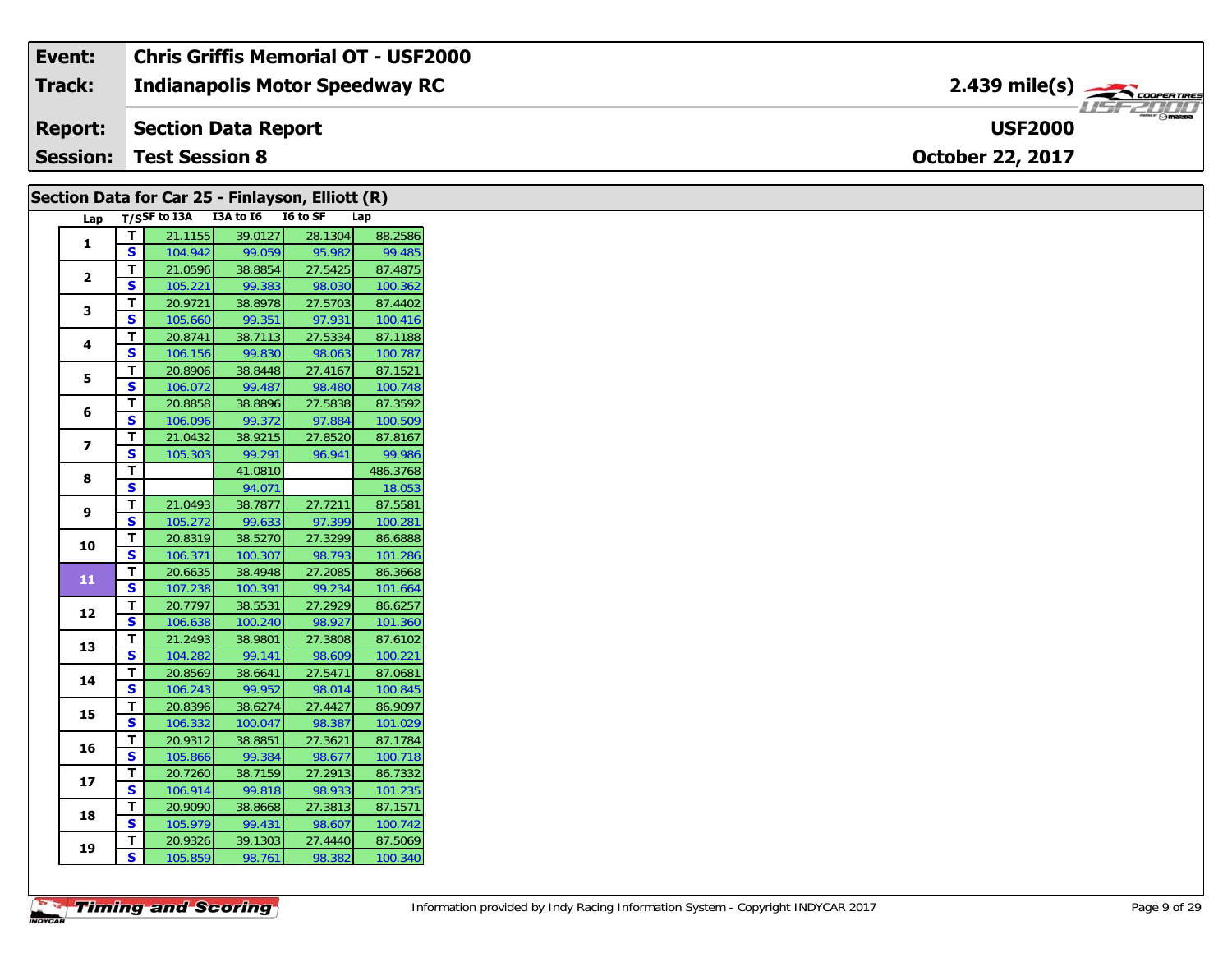| Event:         | Chris Griffis Memorial OT - USF2000 |                                                       |
|----------------|-------------------------------------|-------------------------------------------------------|
| Track:         | Indianapolis Motor Speedway RC      | $2.439$ mile(s) $\overbrace{\hspace{2cm}}$ coorerings |
| <b>Report:</b> | Section Data Report                 | " <b>Omazpa</b><br><b>USF2000</b>                     |
|                | <b>Session: Test Session 8</b>      | <b>October 22, 2017</b>                               |
|                |                                     |                                                       |

## **Section Data for Car 25 - Finlayson, Elliott (R)**

| Lap |   | T/SSF to I3A | <b>I3A to 16</b> | I6 to SF | Lap     |
|-----|---|--------------|------------------|----------|---------|
| 20  |   | 21.4875      | 41.8296          | 30.1695  | 93.4866 |
|     | s | 103.125      | 92.388           | 89.494   | 93.921  |
| 21  |   | 21.0857      | 39.3814          | 30.4648  | 90.9319 |
|     | s | 105.091      | 98.131           | 88.627   | 96.560  |
| 22  |   | 20.9164      | 39.2422          | 27.6091  | 87.7677 |
|     | S | 105.941      | 98.479           | 97.794   | 100.041 |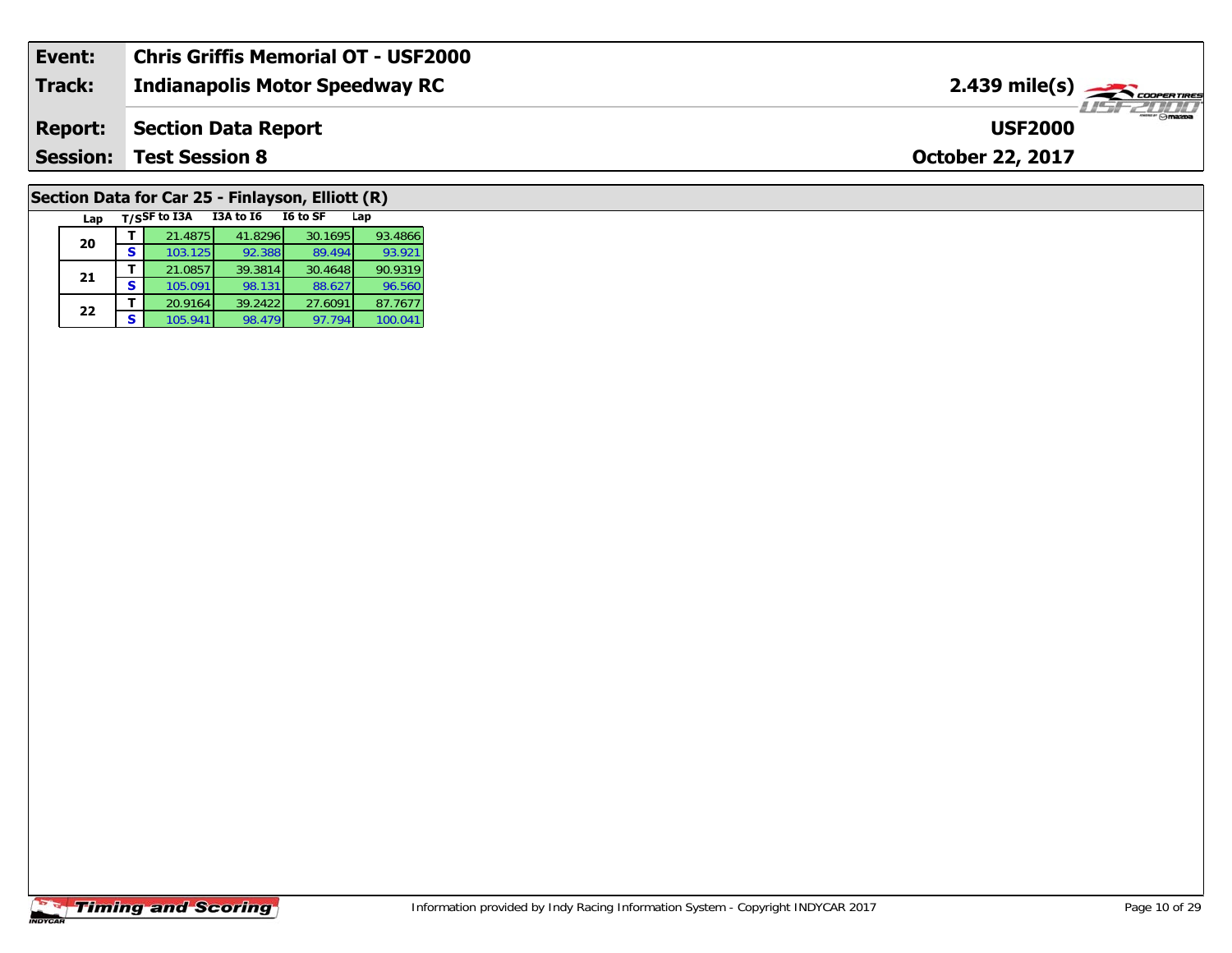| Event:          | <b>Chris Griffis Memorial OT - USF2000</b> |                                          |
|-----------------|--------------------------------------------|------------------------------------------|
| Track:          | <b>Indianapolis Motor Speedway RC</b>      | $2.439$ mile(s) $\rightarrow$ coorewines |
| <b>Report:</b>  | Section Data Report                        | $\mathbb{R}$ mazon<br><b>USF2000</b>     |
| <b>Session:</b> | <b>Test Session 8</b>                      | <b>October 22, 2017</b>                  |

|                |                         |                                     |         |         | Section Data for Car 27 - O'Keeffe, Callan (R) |          |
|----------------|-------------------------|-------------------------------------|---------|---------|------------------------------------------------|----------|
|                |                         | Lap T/SSF to I3A I3A to I6 I6 to SF |         |         |                                                | Lap      |
|                | T                       | 21.0919                             |         | 40.5775 | 27.5675                                        | 89.2369  |
| 1              | S.                      | 105.060                             |         | 95.239  | 97.941                                         | 98.394   |
|                | T.                      | 20.8993                             |         | 38.8772 | 27.4673                                        | 87.2438  |
| $\mathbf{2}$   | S.                      | 106.028                             |         | 99.404  | 98.299                                         | 100.642  |
| 3              | T                       | 20.8562                             | 38.6917 |         | 27.3483                                        | 86.8962  |
|                | S.                      | 106.247                             |         | 99.880  | 98.726                                         | 101.045  |
| 4              | т                       | 20.7944                             |         | 38.6898 | 27.2533                                        | 86.7375  |
|                | S                       | 106.563                             |         | 99.885  | 99.071                                         | 101.230  |
| 5              | T.                      | 20.7287                             |         | 38.7366 | 27.2641                                        | 86.7294  |
|                | S                       | 106.901                             |         | 99.765  | 99.031                                         | 101.239  |
| 6              | T.                      | 20.7979                             | 40.6881 |         | 27.4367                                        | 88.9227  |
|                | S.                      | 106.545                             |         | 94.980  | 98.408                                         | 98.742   |
| $\overline{ }$ | т                       | 20.8623                             | 38.9970 |         | 27.3381                                        | 87.1974  |
|                | S.                      | 106.216                             |         | 99.099  | 98.763                                         | 100.696  |
| 8              | T                       | 20.8814                             |         | 38.8849 | 27.8747                                        | 87.6410  |
|                | S                       | 106.119                             |         | 99.384  | 96.862                                         | 100.186  |
| 9              | T                       |                                     |         | 43.3445 |                                                | 516.3942 |
|                | S.                      |                                     |         | 89.159  |                                                | 17.00    |
| 10             | T                       | 21.3649                             |         | 39.8845 | 27.9936                                        | 89.2430  |
|                | S                       | 103.717                             |         | 96.893  | 96.451                                         | 98.388   |
| 11             | T                       | 20.6724                             | 38.3491 |         | 27.1081                                        | 86.1296  |
|                | $\overline{\mathbf{s}}$ | 107.192                             |         | 100.773 | 99.601                                         | 101.944  |
| 12             | T.                      | 20.6385                             |         | 38.3873 | 27.1855                                        | 86.2113  |
|                | <b>S</b>                | 107.368                             | 100.672 |         | 99.318                                         | 101.847  |
| 13             | T                       | 20.6268                             | 38.7365 |         | 27.1253                                        | 86.4886  |
|                | S                       | 107.429                             |         | 99.765  | 99.538                                         | 101.521  |
| 14             | T.                      | 20.6916                             |         | 38.5060 | 27.1420                                        | 86.3396  |
|                | S                       | 107.092                             |         | 100.362 | 99.477                                         | 101.696  |
| 15             | T.                      | 20.7081                             |         | 38.5230 | 27.2398                                        | 86.4709  |
|                | S.                      | 107.007                             |         | 100.318 | 99.120                                         | 101.542  |
| 16             | т                       | 20.7449                             | 38.7105 |         | 27.2492                                        | 86.7046  |
|                | S                       | 106.817                             |         | 99.832  | 99.085                                         | 101.268  |
| 17             | T.                      | 22.0574                             |         | 39.3550 | 27.3422                                        | 88.7546  |
|                | S                       | 100.461                             |         | 98.197  | 98.748                                         | 98.929   |
| 18             | T.                      | 20.9171                             |         | 38.7260 | 27.3186                                        | 86.9617  |
|                | S.                      | 105.938                             |         | 99.792  | 98.834                                         | 100.969  |
| 19             | T.                      | 20.8117                             |         | 38.4730 | 27.2284                                        | 86.5131  |
|                | S                       | 106.474                             |         | 100.448 | 99.161                                         | 101.492  |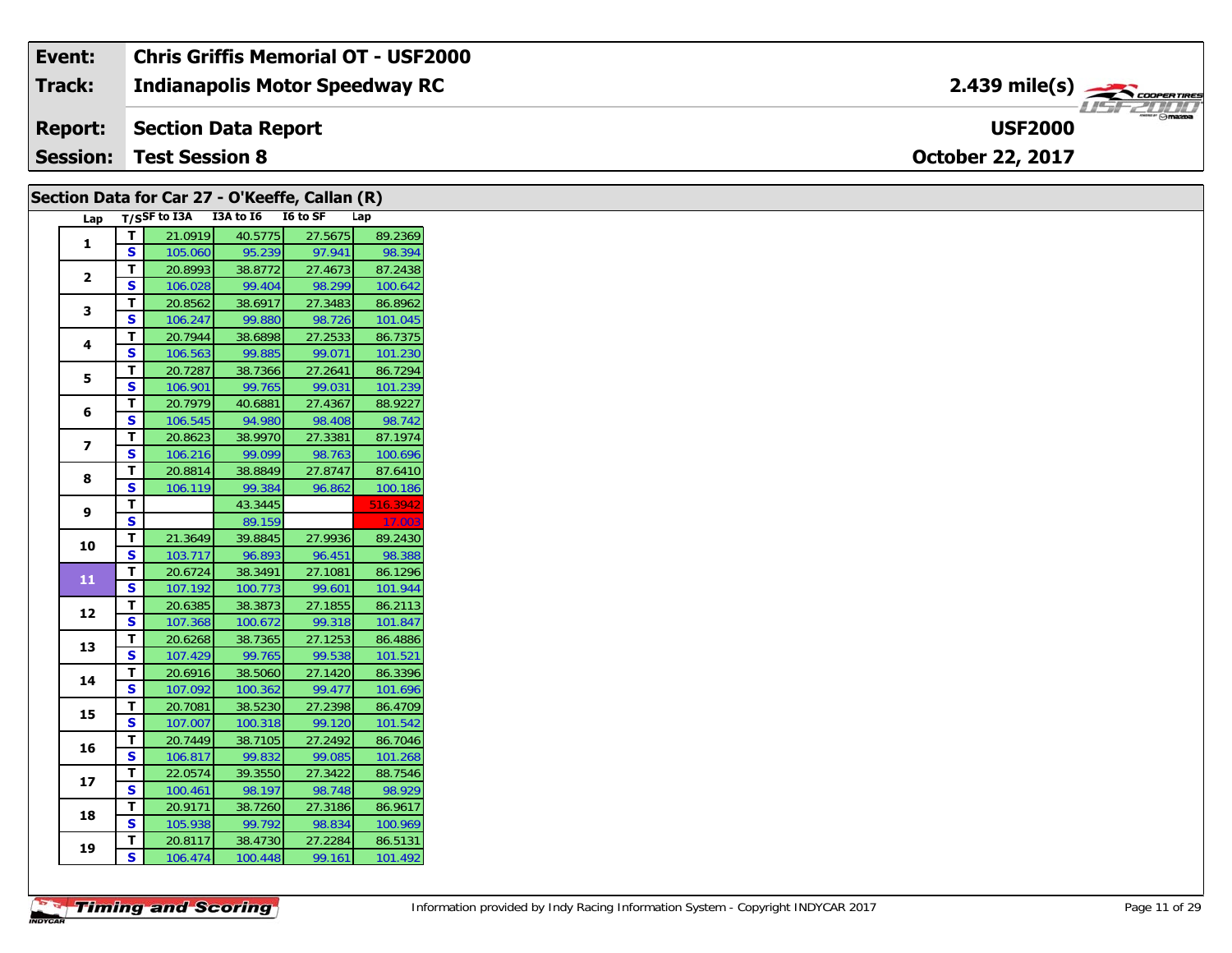#### **Indianapolis Motor Speedway RC Section Data Report October 22, 2017 Event: Chris Griffis Memorial OT - USF2000 Track: Report: Session: Test Session 8 USF2000**2.439 mile(s)

| Lap            |                         | T/SSF to I3A I3A to I6 |         | $\overline{16}$ to SF | Lap      |
|----------------|-------------------------|------------------------|---------|-----------------------|----------|
| 1              | T.                      | 21.0431                | 39.0823 | 27.6871               | 87.8125  |
|                | $\overline{\mathbf{s}}$ | 105.303                | 98.882  | 97.518                | 99.990   |
| $\mathbf{2}$   | T                       | 20.8633                | 39.2140 | 27.4257               | 87.5030  |
|                | S                       | 106.211                | 98.550  | 98.448                | 100.344  |
| 3              | T                       | 20.7292                | 38.6763 | 27.3579               | 86.7634  |
|                | $\mathbf{s}$            | 106.898                | 99.920  | 98.692                | 101.199  |
|                | T                       | 20.7531                | 40.8930 | 27.3569               | 89.0030  |
| 4              | S                       | 106.775                | 94.504  | 98.695                | 98.653   |
|                | T                       | 20.7771                | 38.7271 | 27.2605               | 86.7647  |
| 5              | S                       | 106.652                | 99.789  | 99.044                | 101.198  |
|                | T                       | 20.9450                | 39.0766 | 27.4150               | 87.4366  |
| 6              | $\mathbf{s}$            | 105.797                | 98.897  | 98.486                | 100.420  |
|                | $\overline{\mathsf{r}}$ |                        | 41.1432 |                       | 858.3901 |
| $\overline{ }$ | $\mathbf{s}$            |                        | 93.929  |                       | 10.229   |
|                | $\mathbf{T}$            | 21.0836                | 38.9790 | 27.7031               | 87.7657  |
| 8              | S                       | 105.101                | 99.144  | 97.462                | 100.044  |
|                | T                       | 20.7224                | 38.8787 | 27.3594               | 86.9605  |
| 9              | S                       | 106.933                | 99.400  | 98.686                | 100.970  |
|                | $\mathbf{T}$            | 20.6619                | 38.7171 | 27.3117               | 86.6907  |
| 10             | $\overline{\mathbf{s}}$ | 107.246                | 99.815  | 98.859                | 101.284  |
|                | $\mathbf{T}$            | 20.6750                | 38.7586 | 27.3255               | 86.7591  |
| 11             | S                       | 107.178                | 99.708  | 98.809                | 101.204  |
|                | T                       | 28.0529                | 53.7430 | 27.3825               | 109.1784 |
| 12             | S                       | 78.990                 | 71.908  | 98.603                | 80.423   |
|                | Τ                       | 29.4954                | 40.7088 | 34.5565               | 104.7607 |
| 13             | S                       | 75.127                 | 94.931  | 78.133                | 83.814   |
|                | T.                      | 20.7338                | 38.6791 | 27.3697               | 86.7826  |
| 14             | $\overline{\mathbf{s}}$ | 106.874                | 99.913  | 98.649                | 101.177  |
|                | T.                      | 20.7138                | 39.2080 | 27.3482               | 87.2700  |
| 15             | S                       | 106.977                | 98.565  | 98.727                | 100.612  |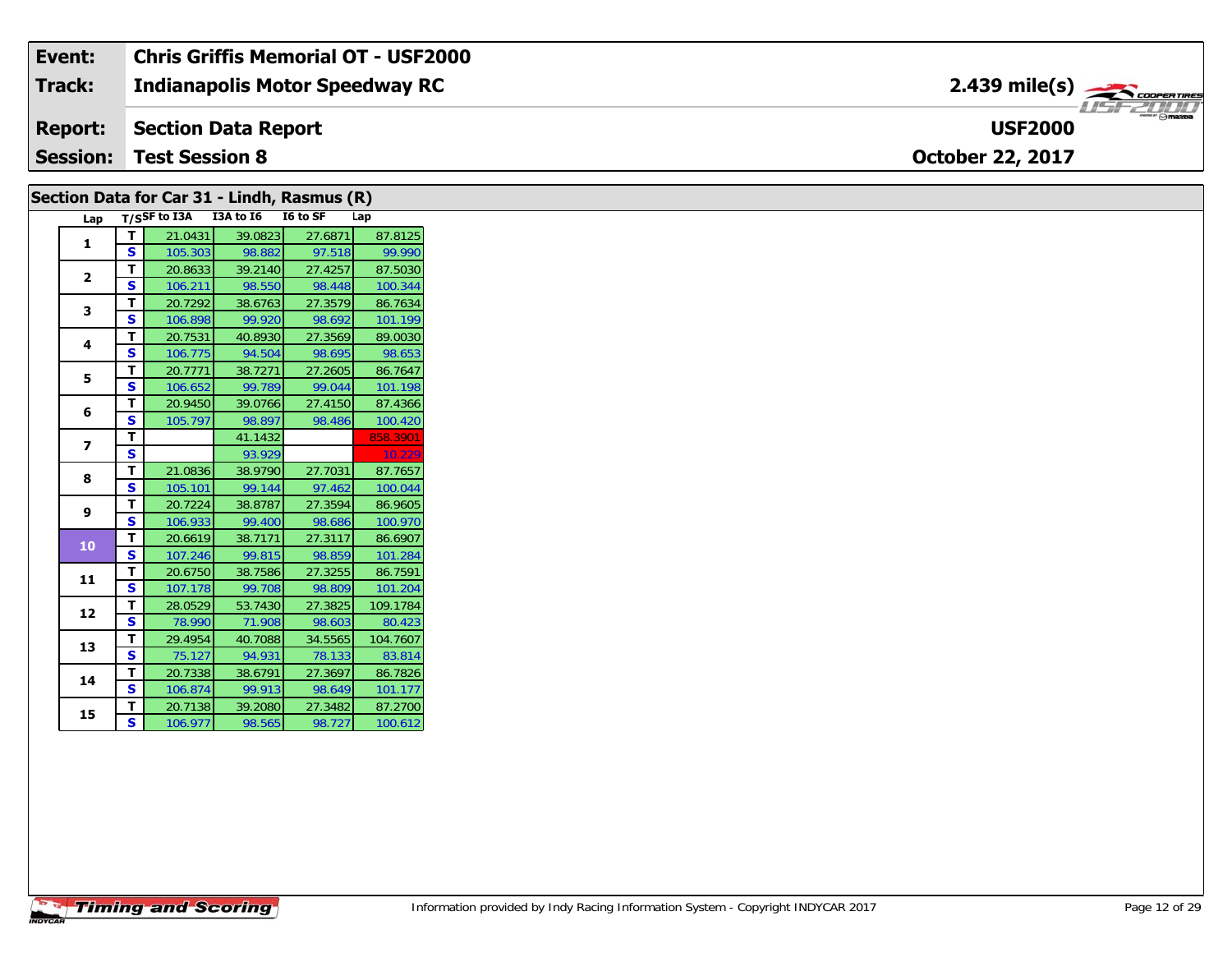| Event:          | <b>Chris Griffis Memorial OT - USF2000</b> |                                                       |
|-----------------|--------------------------------------------|-------------------------------------------------------|
| Track:          | <b>Indianapolis Motor Speedway RC</b>      | $2.439$ mile(s) $\overbrace{\hspace{2cm}}$ COOPERTING |
| <b>Report:</b>  | Section Data Report                        | 700 D D<br>$m = \odot$ mazpa<br><b>USF2000</b>        |
| <b>Session:</b> | <b>Test Session 8</b>                      | <b>October 22, 2017</b>                               |

|                         |                         | Section Data for Car 32 - Conwright, Jaden (R) |         |         |          |
|-------------------------|-------------------------|------------------------------------------------|---------|---------|----------|
|                         |                         | Lap T/SSF to I3A I3A to I6 I6 to SF            |         |         | Lap      |
| $\mathbf{1}$            | T                       | 21.1136                                        | 39.1878 | 27.8687 | 88.1701  |
|                         | S                       | 104.952                                        | 98.616  | 96.883  | 99.585   |
| $\mathbf{2}$            | $\mathbf T$             | 20.8271                                        | 38.9648 | 27.4108 | 87.2027  |
|                         | S                       | 106.395                                        | 99.180  | 98.501  | 100.690  |
| 3 <sup>°</sup>          | $\mathbf{T}$            | 20.7271                                        | 38.7589 | 27.3335 | 86.8195  |
|                         | S                       | 106.909                                        | 99.707  | 98.780  | 101.134  |
| 4                       | Т                       | 20.7266                                        | 38.7145 | 27.4235 | 86.8646  |
|                         | S                       | 106.911                                        | 99.822  | 98.456  | 101.081  |
| 5                       | T                       | 20.9440                                        | 38.9288 | 27.3644 | 87.2372  |
|                         | $\overline{\mathbf{s}}$ | 105.802                                        | 99.272  | 98.668  | 100.650  |
| 6                       | T                       | 20.8117                                        | 40.6474 | 27.5184 | 88.9775  |
|                         | ${\sf s}$               | 106.474                                        | 95.075  | 98.116  | 98.681   |
| $\overline{\mathbf{z}}$ | $\mathbf T$             |                                                | 45.5610 |         | 530.0607 |
|                         | $\mathbf{s}$            |                                                | 84.821  |         | 16.56    |
| 8                       | $\mathbf T$             | 21.3575                                        | 42.1014 | 31.0498 | 94.5087  |
|                         | $\mathbf{s}$            | 103.753                                        | 91.791  | 86.957  | 92.906   |
| 9                       | T                       | 20.9279                                        | 38.7778 | 28.7694 | 88.4751  |
|                         | S                       | 105.883                                        | 99.659  | 93.850  | 99.241   |
| 10                      | Т                       | 20.7961                                        | 38.9015 | 27.4653 | 87.1629  |
|                         | $\overline{\mathbf{s}}$ | 106.554                                        | 99.342  | 98.306  | 100.736  |
| 11                      | $\mathbf{T}$            | 20.8458                                        | 38.7969 | 27.3547 | 86.9974  |
|                         | $\mathbf{s}$            | 106.300                                        | 99.610  | 98.703  | 100.927  |
| 12                      | T                       | 20.7812                                        | 38.6676 | 27.4520 | 86.9008  |
|                         | S                       | 106.630                                        | 99.943  | 98.353  | 101.039  |
| 13                      | T                       | 21.5274                                        | 43.4512 | 27.3226 | 92.3012  |
|                         | $\overline{\mathbf{s}}$ | 102.934                                        | 88.940  | 98.819  | 95.128   |
| 14                      | T                       | 20.7363                                        | 38.7735 | 27.4161 | 86.9259  |
|                         | S                       | 106.861                                        | 99.670  | 98.482  | 101.010  |
| 15                      | T                       | 24.6977                                        | 40.1179 | 27.3729 | 92.1885  |
|                         | $\overline{\mathbf{s}}$ | 89.721                                         | 96.330  | 98.638  | 95.244   |
| 16                      | Т                       | 20.7220                                        | 38.7195 | 27.3977 | 86.8392  |
|                         | S                       | 106.935                                        | 99.809  | 98.548  | 101.111  |
| 17                      | T                       | 20.8348                                        | 39.2822 | 27.4090 | 87.5260  |
|                         | S                       | 106.356                                        | 98.379  | 98.508  | 100.318  |
| 18                      | T                       | 20.7534                                        | 39.0923 | 27.4494 | 87.2951  |
|                         | S                       | 106.773                                        | 98.857  | 98.363  | 100.583  |
| 19                      | T.                      | 20.6849                                        | 38.9244 | 27.3736 | 86.9829  |
|                         | $\mathbf{s}$            | 107.127                                        | 99.283  | 98.635  | 100.944  |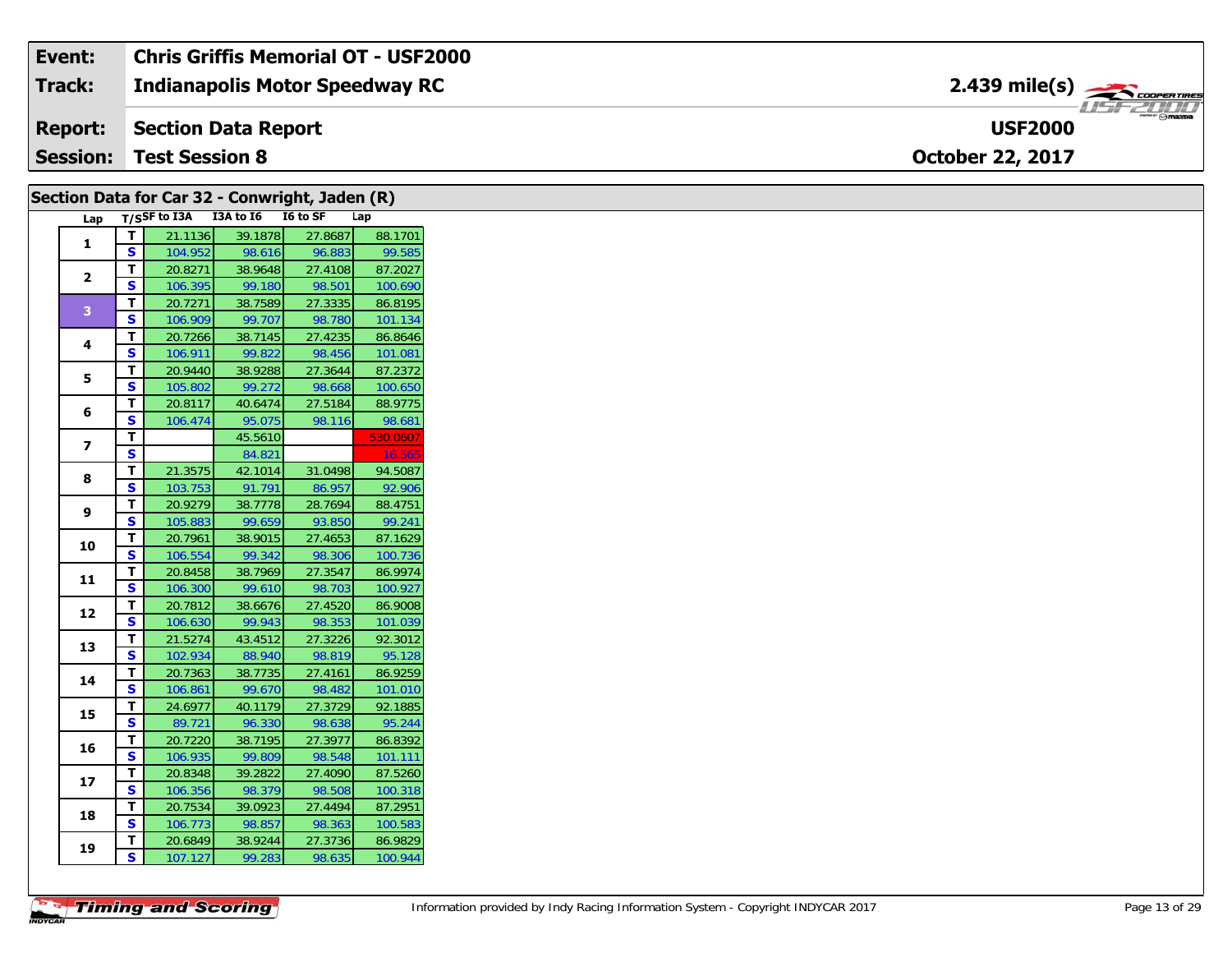| Event:          | Chris Griffis Memorial OT - USF2000   |                                        |
|-----------------|---------------------------------------|----------------------------------------|
| <b>Track:</b>   | <b>Indianapolis Motor Speedway RC</b> | $2.439$ mile(s) $\rightarrow$          |
| <b>Report:</b>  | Section Data Report                   | $m = \bigcirc$ mazoa<br><b>USF2000</b> |
| <b>Session:</b> | <b>Test Session 8</b>                 | <b>October 22, 2017</b>                |

|                |                         | Section Data for Car 33 - Rowe, Myles (R) |         |         |          |
|----------------|-------------------------|-------------------------------------------|---------|---------|----------|
|                |                         | Lap T/SSF to I3A I3A to I6 I6 to SF       |         |         | Lap      |
| 1              | $\mathbf{T}$            | 21.3135                                   | 40.7541 | 27.8430 | 89.9106  |
|                | $\mathbf{s}$            | 103.967                                   | 94.826  | 96.972  | 97.657   |
|                | T                       | 21.3225                                   | 42.7845 | 27.5916 | 91.6986  |
| $\overline{2}$ | <b>S</b>                | 103.924                                   | 90.326  | 97.856  | 95.753   |
| 3              | T.                      | 21.1928                                   | 39.3582 | 27.6363 | 88.1873  |
|                | S                       | 104.560                                   | 98.189  | 97.698  | 99.565   |
| 4              | T.                      | 21.1405                                   | 39.4037 | 27.7498 | 88.2940  |
|                | $\mathbf{s}$            | 104.818                                   | 98.076  | 97.298  | 99.445   |
| 5              | T.                      | 21.0398                                   | 39.8156 | 27.6924 | 88.5478  |
|                | S                       | 105.320                                   | 97.061  | 97.500  | 99.160   |
| 6              | T                       | 21.1246                                   | 39.1859 | 28.6052 | 88.9157  |
|                | S                       | 104.897                                   | 98.621  | 94.388  | 98.750   |
| $\overline{ }$ | T                       | 20.9420                                   | 39.4753 | 27.6252 | 88.0425  |
|                | $\mathbf{s}$            | 105.812                                   | 97.898  | 97.737  | 99.729   |
| 8              | T                       | 21.0036                                   | 39.6348 | 27.7549 | 88.3933  |
|                | $\mathbf{s}$            | 105.501                                   | 97.504  | 97.280  | 99.333   |
| 9              | T.                      | 21.3597                                   | 39.5474 | 27.7411 | 88.6482  |
|                | S                       | 103.743                                   | 97.719  | 97.329  | 99.048   |
| 10             | $\mathbf T$             |                                           | 40.9108 |         | 362.8207 |
|                | $\overline{\mathbf{s}}$ |                                           | 94.463  |         | 24.200   |
| 11             | T                       | 21.0197                                   | 38.7607 | 27.8996 | 87.6800  |
|                | S                       | 105.421                                   | 99.703  | 96.776  | 100.141  |
| 12             | T                       | 21.1389                                   | 38.5785 | 27.5656 | 87.2830  |
|                | <b>S</b>                | 104.826                                   | 100.174 | 97.948  | 100.597  |
| 13             | T.                      | 20.6926                                   | 38.5307 | 27.3771 | 86.6004  |
|                | S                       | 107.087                                   | 100.298 | 98.623  | 101.390  |
| 14             | T                       | 20.9111                                   | 39.1334 | 27.5834 | 87.6279  |
|                | S                       | 105.968                                   | 98.753  | 97.885  | 100.201  |
| 15             | T                       | 20.8364                                   | 38.7712 | 27.5686 | 87.1762  |
|                | $\overline{\mathbf{s}}$ | 106.348                                   | 99.676  | 97.938  | 100.720  |
| 16             | T                       | 20.8821                                   | 38.8396 | 27.5114 | 87.2331  |
|                | <b>S</b>                | 106.115                                   | 99.500  | 98.141  | 100.654  |
| 17             | T                       | 20.7812                                   | 38.8399 | 27.4996 | 87.1207  |
|                | S                       | 106.630                                   | 99.499  | 98.183  | 100.784  |
| 18             | T                       | 20.9048                                   | 38.8310 | 27.4327 | 87.1685  |
|                | S                       | 106.000                                   | 99.522  | 98.423  | 100.729  |
| 19             | T                       | 20.8090                                   | 38.8849 | 27.5547 | 87.2486  |
|                | $\overline{\mathbf{s}}$ | 106.488                                   | 99.384  | 97.987  | 100.637  |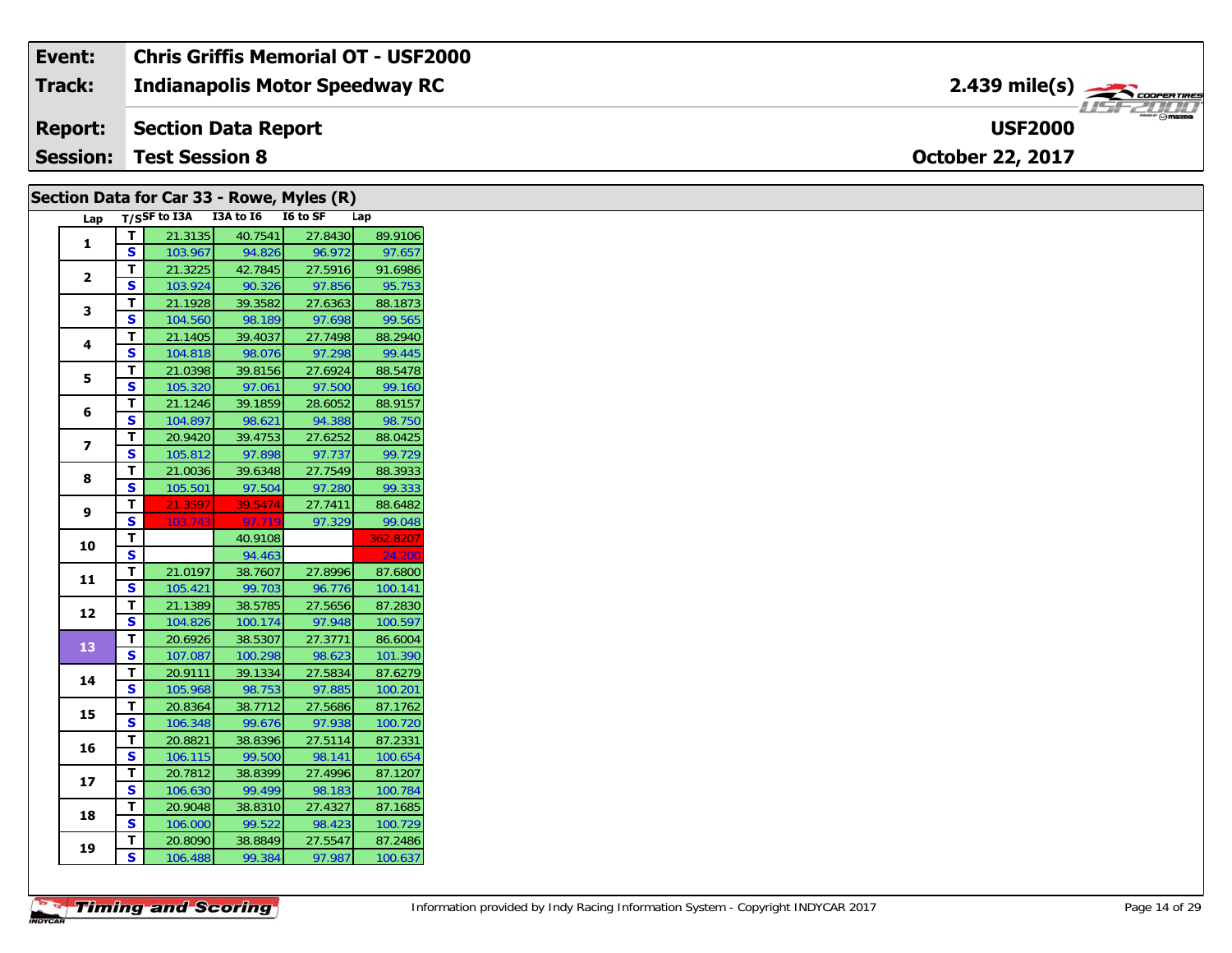| Event:          | <b>Chris Griffis Memorial OT - USF2000</b> |                                           |
|-----------------|--------------------------------------------|-------------------------------------------|
| <b>Track:</b>   | <b>Indianapolis Motor Speedway RC</b>      | $2.439$ mile(s) $\rightarrow$ coorentines |
| <b>Report:</b>  | <b>Section Data Report</b>                 | <b>USF2000</b>                            |
| <b>Session:</b> | <b>Test Session 8</b>                      | <b>October 22, 2017</b>                   |
|                 |                                            |                                           |

# **Section Data for Car 33 - Rowe, Myles (R)**

| Lap |   | T/SSF to I3A | <b>I3A to 16</b> | I6 to SF | Lap     |
|-----|---|--------------|------------------|----------|---------|
| 20  |   | 20.7563      | 38.8454          | 27.5188  | 87.1205 |
|     | S | 106.758      | 99.485           | 98.115   | 100.785 |
| 21  | т | 20.7964      | 38.9263          | 27.5630  | 87.2857 |
|     | S | 106.553      | 99.279           | 97.957   | 100.594 |
| 22  |   | 20.8251      | 39.1215          | 27.5458  | 87.4924 |
|     | S | 106.406      | 98.783           | 98.019   | 100.356 |
| 23  |   | 20.8065      | 39.0058          | 27.6329  | 87.4452 |
|     | s | 106.501      | 99.076           | 97.710   | 100.410 |
| 24  |   | 20.8676      | 39.0727          | 27.6171  | 87.5574 |
|     | s | 106.189      | 98.907           | 97.766   | 100.282 |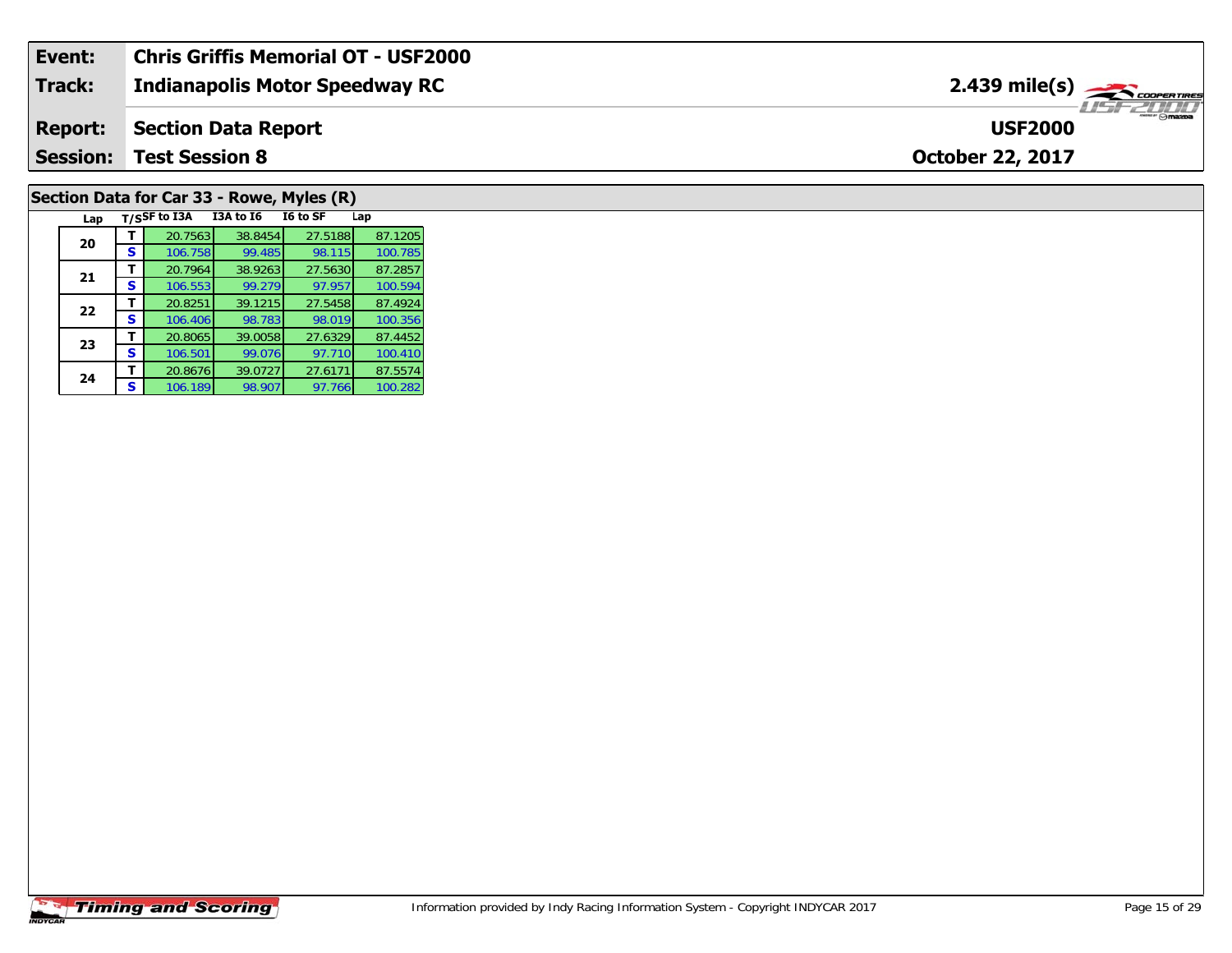| Event:         | <b>Chris Griffis Memorial OT - USF2000</b> |                                          |
|----------------|--------------------------------------------|------------------------------------------|
| Track:         | <b>Indianapolis Motor Speedway RC</b>      | $2.439$ mile(s) $\rightarrow$ COOPERTIRE |
| <b>Report:</b> | Section Data Report                        | $-1$ omazoa<br><b>USF2000</b>            |
|                | <b>Session: Test Session 8</b>             | <b>October 22, 2017</b>                  |

## Section Data for Car 34 - Cook, Sabre (R) Lap T/SSF to I3A I3A to I6 I6 to SF Lap<br>T | 21.3635 | 39.6733 | 28.0520 | 89.0888  $\Gamma$

| 1                        |                         | ∠ ⊥.ວບວວ⊺          | <u>37.0733.</u>   | ZO.UJZU           | 07.0000            |
|--------------------------|-------------------------|--------------------|-------------------|-------------------|--------------------|
|                          | S                       | 103.724            | 97.409            | 96.250            | 98.558             |
| $\overline{2}$           | т                       | 21.1649            | 40.1812           | 27.7868           | 89.1329            |
|                          | S                       | 104.697            | 96.178            | 97.168            | 98.509             |
| 3                        | т                       | 21.0963            | 39.3732           | 27.6135           | 88.0830            |
|                          | S                       | 105.038            | 98.152            | 97.778            | 99.683             |
| 4                        | T                       | 21.0551            | 39.4657           | 27.6796           | 88.2004            |
|                          | S                       | 105.243            | 97.922            | 97.545            | 99.551             |
| 5                        | т                       | 21.0721            | 39.7711           | 27.5889           | 88.4321            |
|                          | S                       | 105.158            | 97.170            | 97.865            | 99.290             |
| 6                        | т                       | 20.9692            | 39.3458           | 27.6437           | 87.9587            |
|                          | S                       | 105.674            | 98.220            | 97.671            | 99.824             |
| $\overline{\phantom{a}}$ | т                       | 20.9938            | 39.5997           | 27.6787           | 88.2722            |
|                          | S                       | 105.551            | 97.590            | 97.548            | 99.470             |
| 8                        | T.                      | 20.9978            | 39.6441           | 27.8924           | 88.5343            |
|                          | S                       | 105.531            | 97.481            | 96.801            | 99.175             |
| 9                        | т                       | 21.1766            | 39.5799           | 27.7973           | 88.5538            |
|                          | S                       | 104.640            | 97.639            | 97.132            | 99.153             |
| 10                       | T                       |                    | 41.9879           |                   | 351.1935           |
|                          |                         |                    |                   |                   |                    |
|                          | S                       |                    | 92.040            |                   | 25.002             |
|                          | T.                      | 21.2593            | 39.4038           | 27.9067           | 88.5698            |
| 11                       | S                       | 104.232            | 98.075            | 96.751            | 99.135             |
|                          | T                       | 20.9618            | 38.9883           | 27.4403           | 87.3904            |
| 12                       | S                       | 105.712            | 99.121            | 98.395            | 100.473            |
|                          | T                       | 20.7423            | 38.9457           | 27.3633           | 87.0513            |
| 13                       | S                       | 106.830            | 99.229            | 98.672            | 100.865            |
|                          | T                       | 20.8253            | 39.0029           | 27.5752           | 87.4034            |
| 14                       | S                       | 106.405            | 99.084            | 97.914            | 100.458            |
|                          | T                       | 20.8646            | 38.9803           | 27.5631           | 87.4080            |
| 15                       | $\overline{\mathbf{s}}$ | 106.204            | 99.141            | 97.957            | 100.453            |
|                          | Ŧ                       | 20.8539            | 39.2559           | 27.4841           | 87.5939            |
| 16                       | $\overline{\mathbf{s}}$ | 106.259            | 98.445            | 98.239            | 100.240            |
|                          | T                       |                    | 39.3848           |                   | 284.3185           |
| 17                       | Ś                       |                    | 98.123            |                   | 30.882             |
|                          | T                       | 20.8960            | 39.1388           | 27.4273           | 87.4621            |
| 18                       | S                       | 106.045            | 98.739            | 98.442            | 100.391            |
| 19                       | T<br>Ś                  | 20.8829<br>106.111 | 38.9113<br>99.317 | 27.4464<br>98.374 | 87.2406<br>100.646 |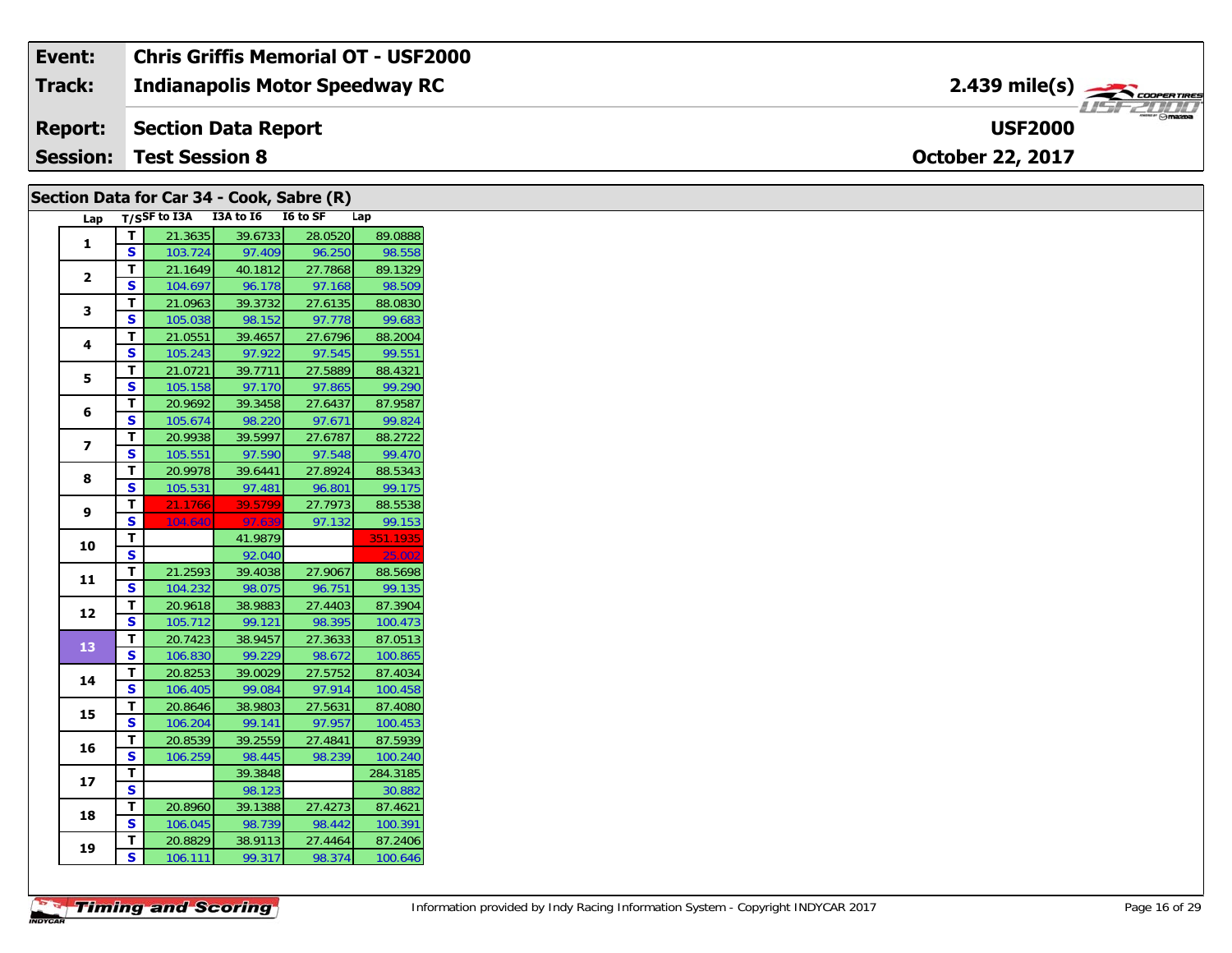| Event:          | <b>Chris Griffis Memorial OT - USF2000</b> |                                                |
|-----------------|--------------------------------------------|------------------------------------------------|
| Track:          | Indianapolis Motor Speedway RC             | $2.439$ mile(s) $\frac{1}{2.48}$ coorer Times  |
| <b>Report:</b>  | Section Data Report                        | $ \sim$ $\sim$ $\sim$ $\sim$<br><b>USF2000</b> |
| <b>Session:</b> | <b>Test Session 8</b>                      | <b>October 22, 2017</b>                        |
|                 |                                            |                                                |

## **Section Data for Car 34 - Cook, Sabre (R)**

| Lap |   | T/SSF to I3A | <b>I3A to 16</b> | I6 to SF | Lap     |
|-----|---|--------------|------------------|----------|---------|
| 20  |   | 20.8452      | 38.9951          | 27.4006  | 87.2409 |
|     | S | 106.303      | 99.103           | 98.538   | 100.645 |
| 21  |   | 20.9418      | 38.9416          | 27.6783  | 87.5617 |
|     | S | 105.813      | 99.240           | 97.549   | 100.277 |
| 22  |   | 20.8871      | 38.8568          | 27.5623  | 87.3062 |
|     | S | 106.090      | 99.456           | 97.960   | 100.570 |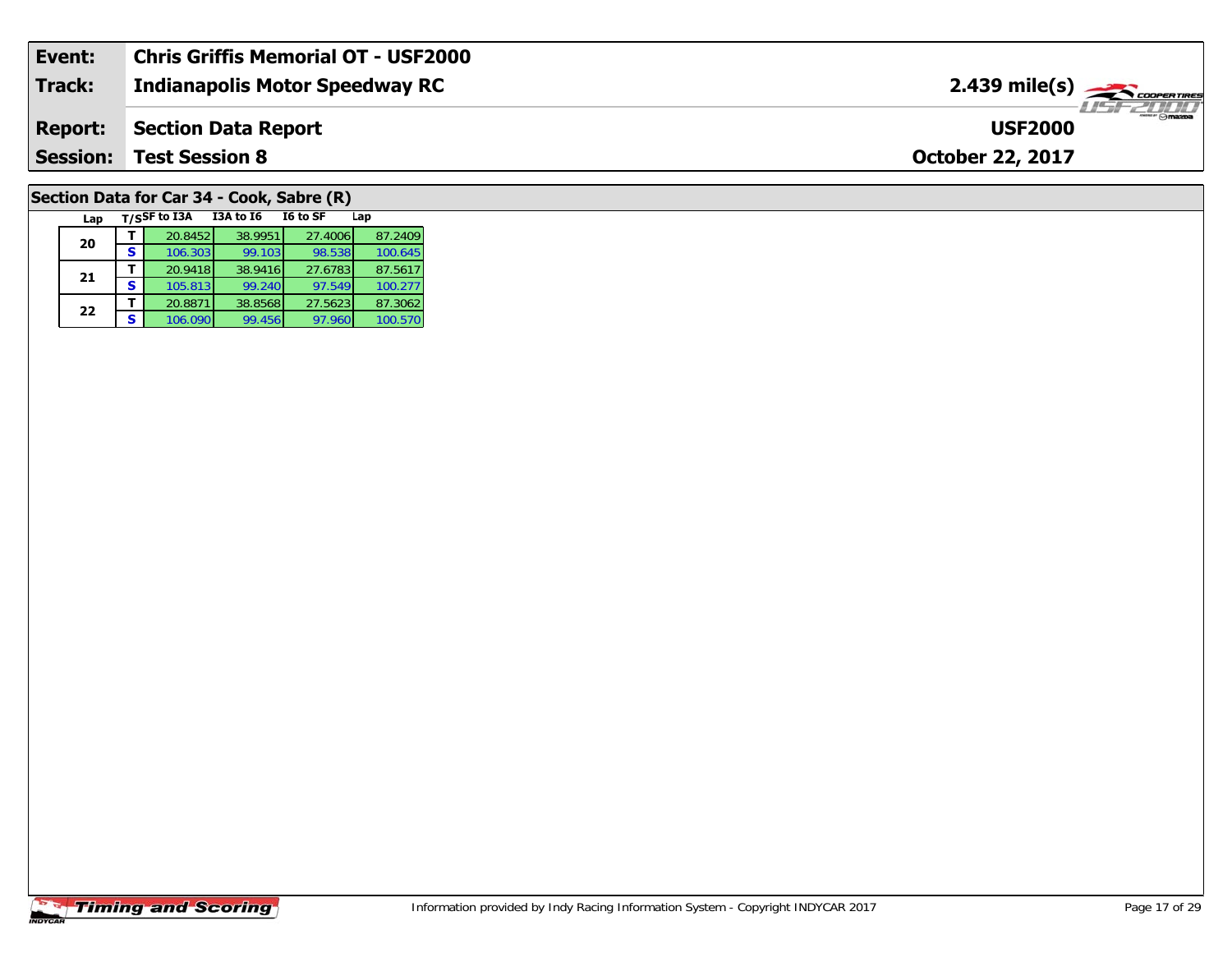| Event:          | <b>Chris Griffis Memorial OT - USF2000</b> |                                                                  |
|-----------------|--------------------------------------------|------------------------------------------------------------------|
| <b>Track:</b>   | <b>Indianapolis Motor Speedway RC</b>      | $2.439$ mile(s) $\overbrace{\hspace{2.5cm}}^{3.200$ concentrates |
| <b>Report:</b>  | Section Data Report                        | $m = F$ mazna<br><b>USF2000</b>                                  |
| <b>Session:</b> | <b>Test Session 8</b>                      | <b>October 22, 2017</b>                                          |

#### **Section Data for Car 36 - Keane, Darren**

| Lap |                         | T/SSF to I3A | I3A to I6 | I6 to SF | Lap      |
|-----|-------------------------|--------------|-----------|----------|----------|
| 1   | т                       | 20.9593      | 39.4133   | 27.7034  | 88.0760  |
|     | S                       | 105.724      | 98.052    | 97.461   | 99.691   |
|     | T                       | 20.9347      | 39.0615   | 27.3947  | 87.3909  |
| 2   | S                       | 105.849      | 98.935    | 98.559   | 100.473  |
|     | T                       | 20.8288      | 38.6775   | 27.2671  | 86.7734  |
| 3   | S                       | 106.387      | 99.917    | 99.020   | 101.188  |
| 4   | т                       | 20.8383      | 38.6023   | 27.1271  | 86.5677  |
|     | S                       | 106.338      | 100.112   | 99.531   | 101.428  |
|     | Т                       | 20.7714      | 38.5675   | 27.2054  | 86.5443  |
| 5   | S                       | 106.681      | 100.202   | 99.245   | 101.456  |
|     | Т                       | 20.6043      | 38.7120   | 27.0795  | 86.3958  |
| 6   | S                       | 107.546      | 99.828    | 99.706   | 101.630  |
|     | T                       | 20.6261      | 38.3931   | 27.2428  | 86.2620  |
| 7   | S                       | 107.432      | 100.657   | 99.109   | 101.788  |
| 8   | т                       | 20.5589      | 39.5963   | 27.2157  | 87.3709  |
|     | S                       | 107.783      | 97.599    | 99.207   | 100.496  |
|     | T                       |              | 42.1051   |          | 405.7006 |
| 9   | $\overline{\mathbf{s}}$ |              | 91.783    |          | 21.643   |
|     | т                       | 20.8936      | 38.7563   | 27.6735  | 87.3234  |
| 10  | S                       | 106.057      | 99.714    | 97.566   | 100.550  |
|     | T.                      | 20.6465      | 38.5256   | 27.1876  | 86.3597  |
| 11  | S                       | 107.326      | 100.311   | 99.310   | 101.672  |
|     | т                       | 20.5581      | 38.3494   | 27.1420  | 86.0495  |
| 12  | S                       | 107.788      | 100.772   | 99.477   | 102.039  |
| 13  | T                       | 20.6091      | 38.4375   | 27.2004  | 86.2470  |
|     | $\overline{\mathbf{s}}$ | 107.521      | 100.541   | 99.263   | 101.805  |
|     | т                       | 20.5425      | 38.5400   | 27.1067  | 86.1892  |
| 14  | S                       | 107.869      | 100.274   | 99.606   | 101.874  |
| 15  | T                       | 20.5622      | 38.3804   | 27.1236  | 86.0662  |
|     | S                       | 107.766      | 100.691   | 99.544   | 102.019  |
| 16  | т                       | 20.5905      | 38.3340   | 27.1077  | 86.0322  |
|     | S                       | 107.618      | 100.812   | 99.603   | 102.059  |
| 17  | т                       | 20.7009      | 41.6604   | 27.0781  | 89.4394  |
|     | S                       | 107.044      | 92.763    | 99.712   | 98.171   |
| 18  | т                       | 23.1744      | 39.4079   | 34.1574  | 96.7397  |
|     | S                       | 95.619       | 98.065    | 79.046   | 90.763   |
|     | T                       | 20.5340      | 38.5938   | 27.1819  | 86.3097  |
| 19  | $\overline{\mathbf{s}}$ | 107.914      | 100.134   | 99.331   | 101.731  |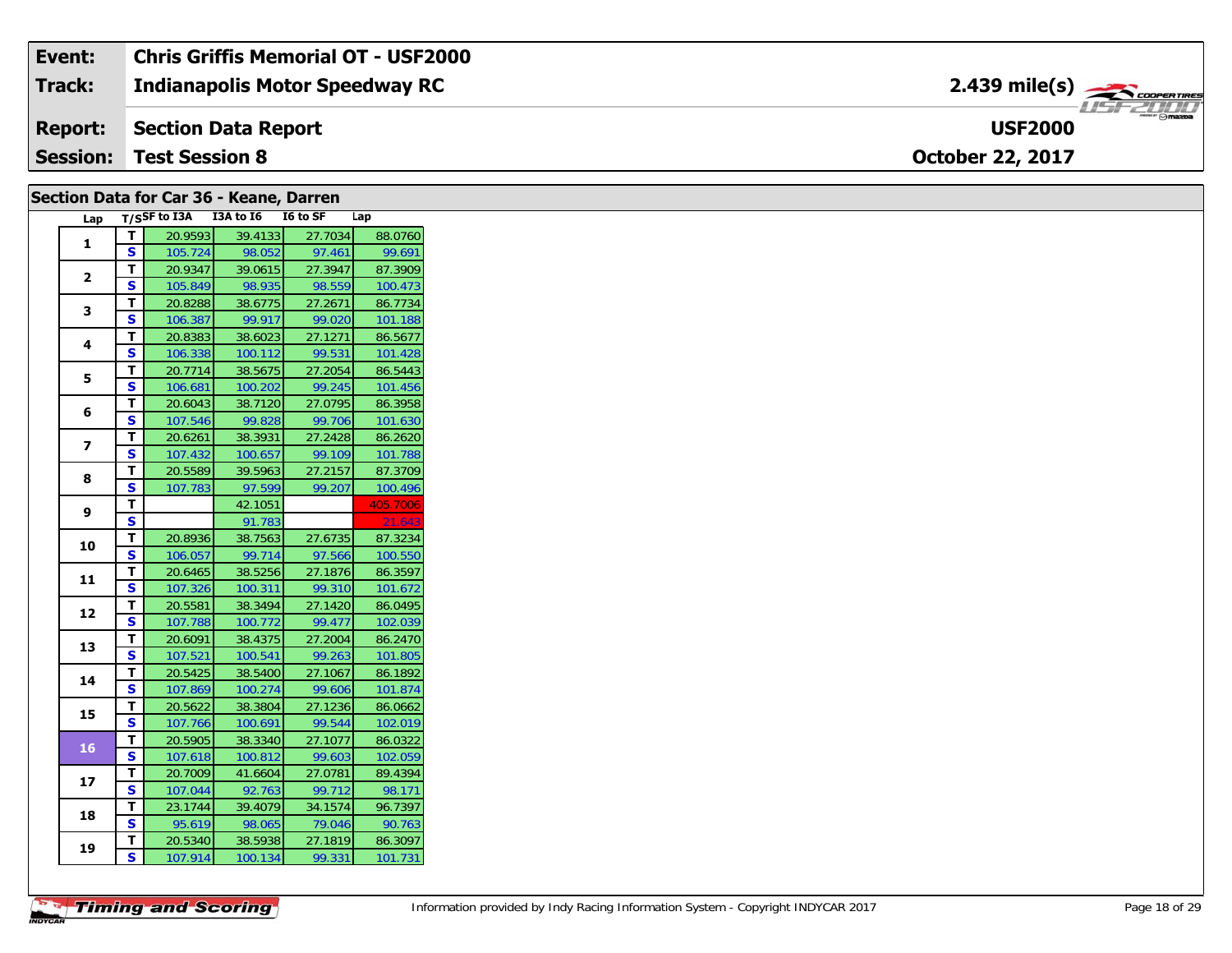| Event:         | <b>Chris Griffis Memorial OT - USF2000</b> |                                                                   |
|----------------|--------------------------------------------|-------------------------------------------------------------------|
| Track:         | <b>Indianapolis Motor Speedway RC</b>      | $2.439$ mile(s) $\frac{1}{\sqrt{2.600 \text{ cm} \cdot \text{m}}$ |
| <b>Report:</b> | Section Data Report                        | $\theta$ mazoa<br><b>USF2000</b>                                  |
|                | <b>Session: Test Session 8</b>             | <b>October 22, 2017</b>                                           |
|                |                                            |                                                                   |

## **Section Data for Car 36 - Keane, Darren**

| Lap | T/SSF to I3A | <b>I3A to 16</b> | I6 to SF | Lap     |
|-----|--------------|------------------|----------|---------|
| 20  | 21.3577      | 39.3173          | 27.2988  | 87.9738 |
|     | 103.7521     | 98 291           | 98.905   | 99.807  |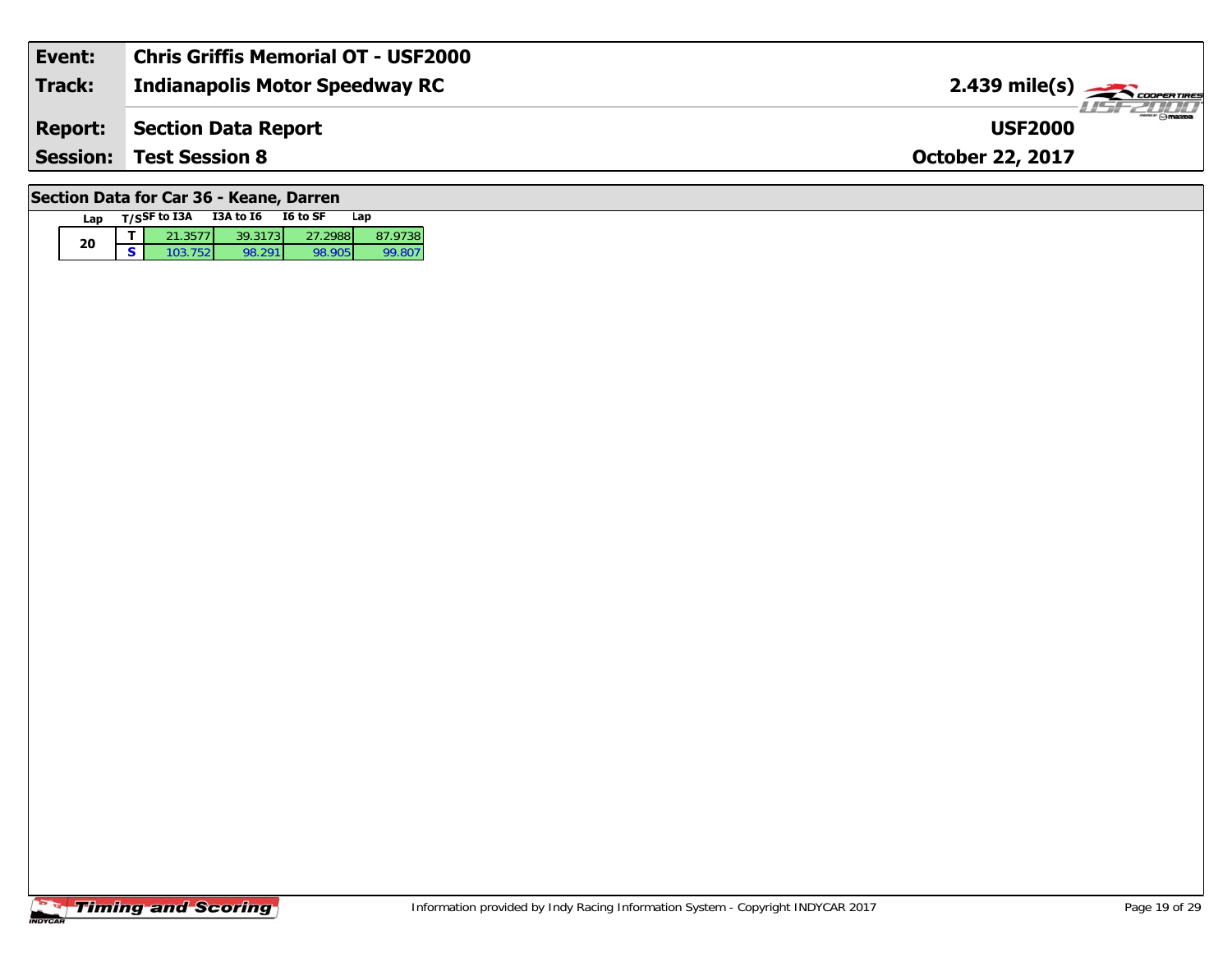#### **Indianapolis Motor Speedway RC Section Data Report October 22, 2017 Event: Chris Griffis Memorial OT - USF2000 Track: Report: Session: Test Session 8 USF2000**2.439 mile(s)

| T/SSF to I3A I3A to I6 I6 to SF<br>Lap<br>Lap<br>39.4600<br>28.1250<br>21.8696<br>89.4546<br>T.<br>1<br>S<br>97.936<br>98.155<br>101.324<br>96.000<br>T.<br>39.4923<br>27.5769<br>87.9203<br>20.8511<br>$\mathbf{2}$<br>S<br>99.868<br>97.856<br>97.908<br>106.273<br>T.<br>20.8020<br>39.0984<br>27.5884<br>87.4888<br>3<br>S.<br>106.524<br>98.842<br>97.867<br>100.360<br>20.6985<br>38.7398<br>27.4409<br>86.8792<br>T.<br>4<br>$\overline{\mathbf{s}}$<br>99.756<br>107.057<br>98.393<br>101.064<br>T.<br>86.7044<br>20.6939<br>38.5681<br>27.4424<br>5<br>S<br>101.268<br>107.080<br>100.201<br>98.388<br>T.<br>20.7245<br>38.8754<br>27.2751<br>86.8750<br>6<br>S.<br>101.069<br>106.922<br>99.409<br>98.991<br>T.<br>47.1259<br>217.5706<br>$\overline{z}$<br>82.00<br>S<br>40.357<br>T<br>43.0229<br>359.0832<br>8<br>S<br>24.452<br>89.825<br>T.<br>21.2198<br>27.9179<br>39.7664<br>88.9041<br>9<br>S<br>104.426<br>97.181<br>96.712<br>98.763<br>20.7163<br>38.5361<br>27.1452<br>86.3976<br>T.<br>10<br>S.<br>106.965<br>100.284<br>99.465<br>101.628<br>T.<br>85.9996<br>20.6118<br>38.2570<br>27.1308<br>11<br>S<br>102.098<br>107.507<br>101.015<br>99.518<br>27.2109<br>T.<br>20.6378<br>38.6474<br>86.4961<br>12<br>S.<br>99.995<br>99.225<br>107.371<br>101.512<br>20.5818<br>38.5016<br>27.4548<br>86.5382<br>T.<br>13<br>S<br>100.374<br>98.343<br>101.463<br>107.664<br>T<br>38.5535<br>27.2407<br>86.4021<br>20.6079<br>14<br>$\overline{\mathbf{s}}$<br>107.527<br>99.116<br>101.623<br>100.239<br>20.6714<br>38.3897<br>27.1553<br>86.2164<br>T.<br>15<br>S<br>107.197<br>100.666<br>99.428<br>101.841<br>20.6038<br>38.6447<br>27.2093<br>86.4578<br>T.<br>16<br>S.<br>99.231<br>101.557<br>107.549<br>100.002<br>T.<br>27.2856<br>86.9338<br>20.8773<br>38.7709<br>17<br>S.<br>99.676<br>98.953<br>101.001<br>106.140<br>27.2932<br>T.<br>20.7104<br>38.7262<br>86.7298<br>18<br>S.<br>106.995<br>99.791<br>98.926<br>101.239<br>27.5350<br>20.7008<br>38.7223<br>86.9581<br>T.<br>19<br>S.<br>107.045<br>99.802<br>98.057<br>100.973 |  | Section Data for Car 37 - Osborne, David (R) |  |  |
|------------------------------------------------------------------------------------------------------------------------------------------------------------------------------------------------------------------------------------------------------------------------------------------------------------------------------------------------------------------------------------------------------------------------------------------------------------------------------------------------------------------------------------------------------------------------------------------------------------------------------------------------------------------------------------------------------------------------------------------------------------------------------------------------------------------------------------------------------------------------------------------------------------------------------------------------------------------------------------------------------------------------------------------------------------------------------------------------------------------------------------------------------------------------------------------------------------------------------------------------------------------------------------------------------------------------------------------------------------------------------------------------------------------------------------------------------------------------------------------------------------------------------------------------------------------------------------------------------------------------------------------------------------------------------------------------------------------------------------------------------------------------------------------------------------------------------------------------------------------------------------------------------------------------------------------------------------------------------------------------------------------------------------------------------------------|--|----------------------------------------------|--|--|
|                                                                                                                                                                                                                                                                                                                                                                                                                                                                                                                                                                                                                                                                                                                                                                                                                                                                                                                                                                                                                                                                                                                                                                                                                                                                                                                                                                                                                                                                                                                                                                                                                                                                                                                                                                                                                                                                                                                                                                                                                                                                  |  |                                              |  |  |
|                                                                                                                                                                                                                                                                                                                                                                                                                                                                                                                                                                                                                                                                                                                                                                                                                                                                                                                                                                                                                                                                                                                                                                                                                                                                                                                                                                                                                                                                                                                                                                                                                                                                                                                                                                                                                                                                                                                                                                                                                                                                  |  |                                              |  |  |
|                                                                                                                                                                                                                                                                                                                                                                                                                                                                                                                                                                                                                                                                                                                                                                                                                                                                                                                                                                                                                                                                                                                                                                                                                                                                                                                                                                                                                                                                                                                                                                                                                                                                                                                                                                                                                                                                                                                                                                                                                                                                  |  |                                              |  |  |
|                                                                                                                                                                                                                                                                                                                                                                                                                                                                                                                                                                                                                                                                                                                                                                                                                                                                                                                                                                                                                                                                                                                                                                                                                                                                                                                                                                                                                                                                                                                                                                                                                                                                                                                                                                                                                                                                                                                                                                                                                                                                  |  |                                              |  |  |
|                                                                                                                                                                                                                                                                                                                                                                                                                                                                                                                                                                                                                                                                                                                                                                                                                                                                                                                                                                                                                                                                                                                                                                                                                                                                                                                                                                                                                                                                                                                                                                                                                                                                                                                                                                                                                                                                                                                                                                                                                                                                  |  |                                              |  |  |
|                                                                                                                                                                                                                                                                                                                                                                                                                                                                                                                                                                                                                                                                                                                                                                                                                                                                                                                                                                                                                                                                                                                                                                                                                                                                                                                                                                                                                                                                                                                                                                                                                                                                                                                                                                                                                                                                                                                                                                                                                                                                  |  |                                              |  |  |
|                                                                                                                                                                                                                                                                                                                                                                                                                                                                                                                                                                                                                                                                                                                                                                                                                                                                                                                                                                                                                                                                                                                                                                                                                                                                                                                                                                                                                                                                                                                                                                                                                                                                                                                                                                                                                                                                                                                                                                                                                                                                  |  |                                              |  |  |
|                                                                                                                                                                                                                                                                                                                                                                                                                                                                                                                                                                                                                                                                                                                                                                                                                                                                                                                                                                                                                                                                                                                                                                                                                                                                                                                                                                                                                                                                                                                                                                                                                                                                                                                                                                                                                                                                                                                                                                                                                                                                  |  |                                              |  |  |
|                                                                                                                                                                                                                                                                                                                                                                                                                                                                                                                                                                                                                                                                                                                                                                                                                                                                                                                                                                                                                                                                                                                                                                                                                                                                                                                                                                                                                                                                                                                                                                                                                                                                                                                                                                                                                                                                                                                                                                                                                                                                  |  |                                              |  |  |
|                                                                                                                                                                                                                                                                                                                                                                                                                                                                                                                                                                                                                                                                                                                                                                                                                                                                                                                                                                                                                                                                                                                                                                                                                                                                                                                                                                                                                                                                                                                                                                                                                                                                                                                                                                                                                                                                                                                                                                                                                                                                  |  |                                              |  |  |
|                                                                                                                                                                                                                                                                                                                                                                                                                                                                                                                                                                                                                                                                                                                                                                                                                                                                                                                                                                                                                                                                                                                                                                                                                                                                                                                                                                                                                                                                                                                                                                                                                                                                                                                                                                                                                                                                                                                                                                                                                                                                  |  |                                              |  |  |
|                                                                                                                                                                                                                                                                                                                                                                                                                                                                                                                                                                                                                                                                                                                                                                                                                                                                                                                                                                                                                                                                                                                                                                                                                                                                                                                                                                                                                                                                                                                                                                                                                                                                                                                                                                                                                                                                                                                                                                                                                                                                  |  |                                              |  |  |
|                                                                                                                                                                                                                                                                                                                                                                                                                                                                                                                                                                                                                                                                                                                                                                                                                                                                                                                                                                                                                                                                                                                                                                                                                                                                                                                                                                                                                                                                                                                                                                                                                                                                                                                                                                                                                                                                                                                                                                                                                                                                  |  |                                              |  |  |
|                                                                                                                                                                                                                                                                                                                                                                                                                                                                                                                                                                                                                                                                                                                                                                                                                                                                                                                                                                                                                                                                                                                                                                                                                                                                                                                                                                                                                                                                                                                                                                                                                                                                                                                                                                                                                                                                                                                                                                                                                                                                  |  |                                              |  |  |
|                                                                                                                                                                                                                                                                                                                                                                                                                                                                                                                                                                                                                                                                                                                                                                                                                                                                                                                                                                                                                                                                                                                                                                                                                                                                                                                                                                                                                                                                                                                                                                                                                                                                                                                                                                                                                                                                                                                                                                                                                                                                  |  |                                              |  |  |
|                                                                                                                                                                                                                                                                                                                                                                                                                                                                                                                                                                                                                                                                                                                                                                                                                                                                                                                                                                                                                                                                                                                                                                                                                                                                                                                                                                                                                                                                                                                                                                                                                                                                                                                                                                                                                                                                                                                                                                                                                                                                  |  |                                              |  |  |
|                                                                                                                                                                                                                                                                                                                                                                                                                                                                                                                                                                                                                                                                                                                                                                                                                                                                                                                                                                                                                                                                                                                                                                                                                                                                                                                                                                                                                                                                                                                                                                                                                                                                                                                                                                                                                                                                                                                                                                                                                                                                  |  |                                              |  |  |
|                                                                                                                                                                                                                                                                                                                                                                                                                                                                                                                                                                                                                                                                                                                                                                                                                                                                                                                                                                                                                                                                                                                                                                                                                                                                                                                                                                                                                                                                                                                                                                                                                                                                                                                                                                                                                                                                                                                                                                                                                                                                  |  |                                              |  |  |
|                                                                                                                                                                                                                                                                                                                                                                                                                                                                                                                                                                                                                                                                                                                                                                                                                                                                                                                                                                                                                                                                                                                                                                                                                                                                                                                                                                                                                                                                                                                                                                                                                                                                                                                                                                                                                                                                                                                                                                                                                                                                  |  |                                              |  |  |
|                                                                                                                                                                                                                                                                                                                                                                                                                                                                                                                                                                                                                                                                                                                                                                                                                                                                                                                                                                                                                                                                                                                                                                                                                                                                                                                                                                                                                                                                                                                                                                                                                                                                                                                                                                                                                                                                                                                                                                                                                                                                  |  |                                              |  |  |
|                                                                                                                                                                                                                                                                                                                                                                                                                                                                                                                                                                                                                                                                                                                                                                                                                                                                                                                                                                                                                                                                                                                                                                                                                                                                                                                                                                                                                                                                                                                                                                                                                                                                                                                                                                                                                                                                                                                                                                                                                                                                  |  |                                              |  |  |
|                                                                                                                                                                                                                                                                                                                                                                                                                                                                                                                                                                                                                                                                                                                                                                                                                                                                                                                                                                                                                                                                                                                                                                                                                                                                                                                                                                                                                                                                                                                                                                                                                                                                                                                                                                                                                                                                                                                                                                                                                                                                  |  |                                              |  |  |
|                                                                                                                                                                                                                                                                                                                                                                                                                                                                                                                                                                                                                                                                                                                                                                                                                                                                                                                                                                                                                                                                                                                                                                                                                                                                                                                                                                                                                                                                                                                                                                                                                                                                                                                                                                                                                                                                                                                                                                                                                                                                  |  |                                              |  |  |
|                                                                                                                                                                                                                                                                                                                                                                                                                                                                                                                                                                                                                                                                                                                                                                                                                                                                                                                                                                                                                                                                                                                                                                                                                                                                                                                                                                                                                                                                                                                                                                                                                                                                                                                                                                                                                                                                                                                                                                                                                                                                  |  |                                              |  |  |
|                                                                                                                                                                                                                                                                                                                                                                                                                                                                                                                                                                                                                                                                                                                                                                                                                                                                                                                                                                                                                                                                                                                                                                                                                                                                                                                                                                                                                                                                                                                                                                                                                                                                                                                                                                                                                                                                                                                                                                                                                                                                  |  |                                              |  |  |
|                                                                                                                                                                                                                                                                                                                                                                                                                                                                                                                                                                                                                                                                                                                                                                                                                                                                                                                                                                                                                                                                                                                                                                                                                                                                                                                                                                                                                                                                                                                                                                                                                                                                                                                                                                                                                                                                                                                                                                                                                                                                  |  |                                              |  |  |
|                                                                                                                                                                                                                                                                                                                                                                                                                                                                                                                                                                                                                                                                                                                                                                                                                                                                                                                                                                                                                                                                                                                                                                                                                                                                                                                                                                                                                                                                                                                                                                                                                                                                                                                                                                                                                                                                                                                                                                                                                                                                  |  |                                              |  |  |
|                                                                                                                                                                                                                                                                                                                                                                                                                                                                                                                                                                                                                                                                                                                                                                                                                                                                                                                                                                                                                                                                                                                                                                                                                                                                                                                                                                                                                                                                                                                                                                                                                                                                                                                                                                                                                                                                                                                                                                                                                                                                  |  |                                              |  |  |
|                                                                                                                                                                                                                                                                                                                                                                                                                                                                                                                                                                                                                                                                                                                                                                                                                                                                                                                                                                                                                                                                                                                                                                                                                                                                                                                                                                                                                                                                                                                                                                                                                                                                                                                                                                                                                                                                                                                                                                                                                                                                  |  |                                              |  |  |
|                                                                                                                                                                                                                                                                                                                                                                                                                                                                                                                                                                                                                                                                                                                                                                                                                                                                                                                                                                                                                                                                                                                                                                                                                                                                                                                                                                                                                                                                                                                                                                                                                                                                                                                                                                                                                                                                                                                                                                                                                                                                  |  |                                              |  |  |
|                                                                                                                                                                                                                                                                                                                                                                                                                                                                                                                                                                                                                                                                                                                                                                                                                                                                                                                                                                                                                                                                                                                                                                                                                                                                                                                                                                                                                                                                                                                                                                                                                                                                                                                                                                                                                                                                                                                                                                                                                                                                  |  |                                              |  |  |
|                                                                                                                                                                                                                                                                                                                                                                                                                                                                                                                                                                                                                                                                                                                                                                                                                                                                                                                                                                                                                                                                                                                                                                                                                                                                                                                                                                                                                                                                                                                                                                                                                                                                                                                                                                                                                                                                                                                                                                                                                                                                  |  |                                              |  |  |
|                                                                                                                                                                                                                                                                                                                                                                                                                                                                                                                                                                                                                                                                                                                                                                                                                                                                                                                                                                                                                                                                                                                                                                                                                                                                                                                                                                                                                                                                                                                                                                                                                                                                                                                                                                                                                                                                                                                                                                                                                                                                  |  |                                              |  |  |
|                                                                                                                                                                                                                                                                                                                                                                                                                                                                                                                                                                                                                                                                                                                                                                                                                                                                                                                                                                                                                                                                                                                                                                                                                                                                                                                                                                                                                                                                                                                                                                                                                                                                                                                                                                                                                                                                                                                                                                                                                                                                  |  |                                              |  |  |
|                                                                                                                                                                                                                                                                                                                                                                                                                                                                                                                                                                                                                                                                                                                                                                                                                                                                                                                                                                                                                                                                                                                                                                                                                                                                                                                                                                                                                                                                                                                                                                                                                                                                                                                                                                                                                                                                                                                                                                                                                                                                  |  |                                              |  |  |
|                                                                                                                                                                                                                                                                                                                                                                                                                                                                                                                                                                                                                                                                                                                                                                                                                                                                                                                                                                                                                                                                                                                                                                                                                                                                                                                                                                                                                                                                                                                                                                                                                                                                                                                                                                                                                                                                                                                                                                                                                                                                  |  |                                              |  |  |
|                                                                                                                                                                                                                                                                                                                                                                                                                                                                                                                                                                                                                                                                                                                                                                                                                                                                                                                                                                                                                                                                                                                                                                                                                                                                                                                                                                                                                                                                                                                                                                                                                                                                                                                                                                                                                                                                                                                                                                                                                                                                  |  |                                              |  |  |
|                                                                                                                                                                                                                                                                                                                                                                                                                                                                                                                                                                                                                                                                                                                                                                                                                                                                                                                                                                                                                                                                                                                                                                                                                                                                                                                                                                                                                                                                                                                                                                                                                                                                                                                                                                                                                                                                                                                                                                                                                                                                  |  |                                              |  |  |
|                                                                                                                                                                                                                                                                                                                                                                                                                                                                                                                                                                                                                                                                                                                                                                                                                                                                                                                                                                                                                                                                                                                                                                                                                                                                                                                                                                                                                                                                                                                                                                                                                                                                                                                                                                                                                                                                                                                                                                                                                                                                  |  |                                              |  |  |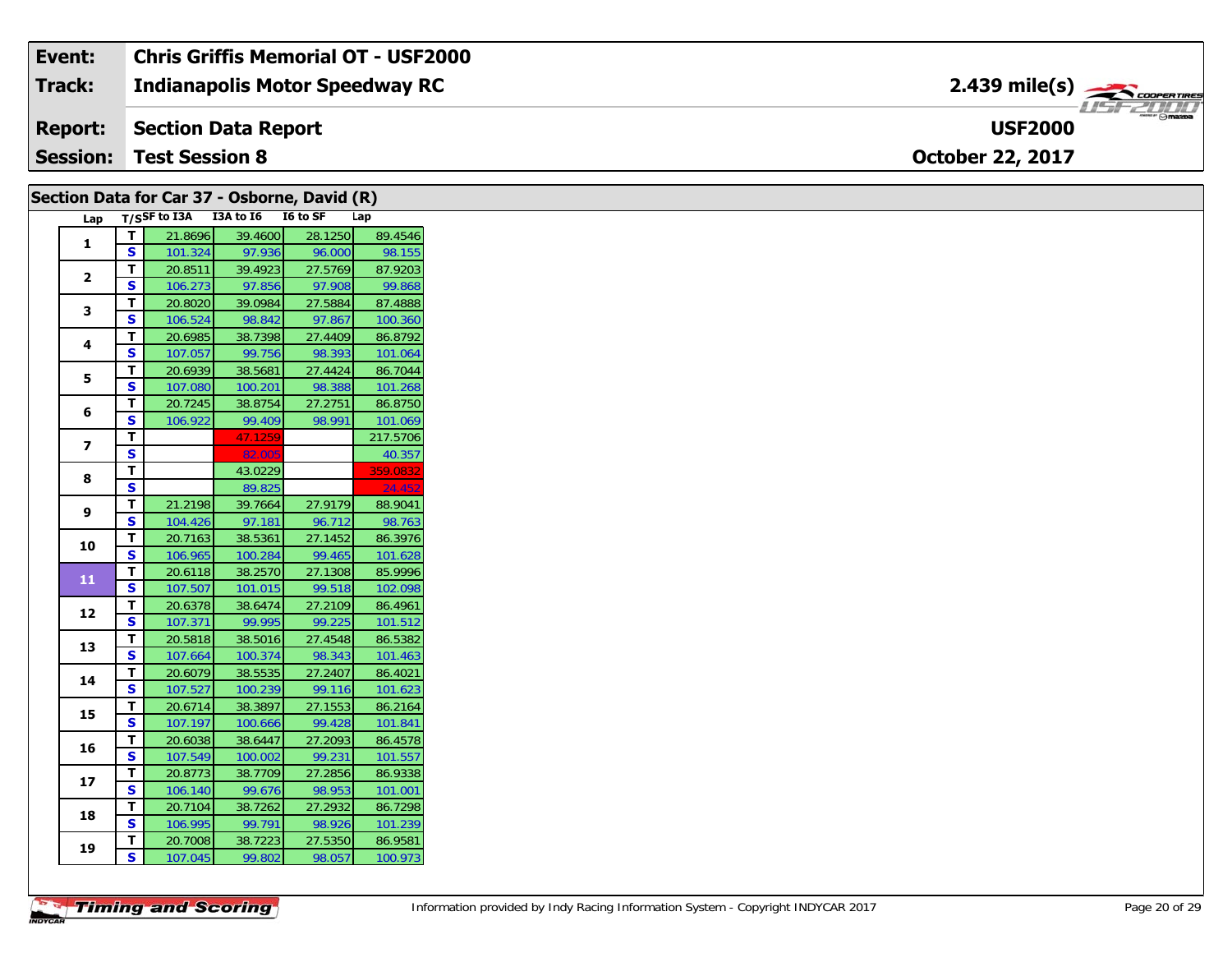| Event:          | <b>Chris Griffis Memorial OT - USF2000</b> |                                   |
|-----------------|--------------------------------------------|-----------------------------------|
| <b>Track:</b>   | <b>Indianapolis Motor Speedway RC</b>      | $2.439$ mile(s) $\frac{1}{2.566}$ |
| <b>Report:</b>  | Section Data Report                        | <b>USF2000</b>                    |
| <b>Session:</b> | <b>Test Session 8</b>                      | <b>October 22, 2017</b>           |
|                 |                                            |                                   |

# **Section Data for Car 37 - Osborne, David (R)**

| Lap |   | T/SSF to I3A | <b>I3A to 16</b> | I6 to SF | Lap     |
|-----|---|--------------|------------------|----------|---------|
| 20  |   | 20.7744      | 38.6149          | 27.4186  | 86.8079 |
|     | s | 106.665      | 100.079          | 98.473   | 101.147 |
| 21  |   | 20.7065      | 38.6450          | 27.3393  | 86.6908 |
|     | s | 107.015      | 100.001          | 98.759   | 101.284 |
| 22  |   | 20.7370      | 38.7279          | 27.2786  | 86.7435 |
|     |   | 106.858      | 99.787           | 98.979   | 101.223 |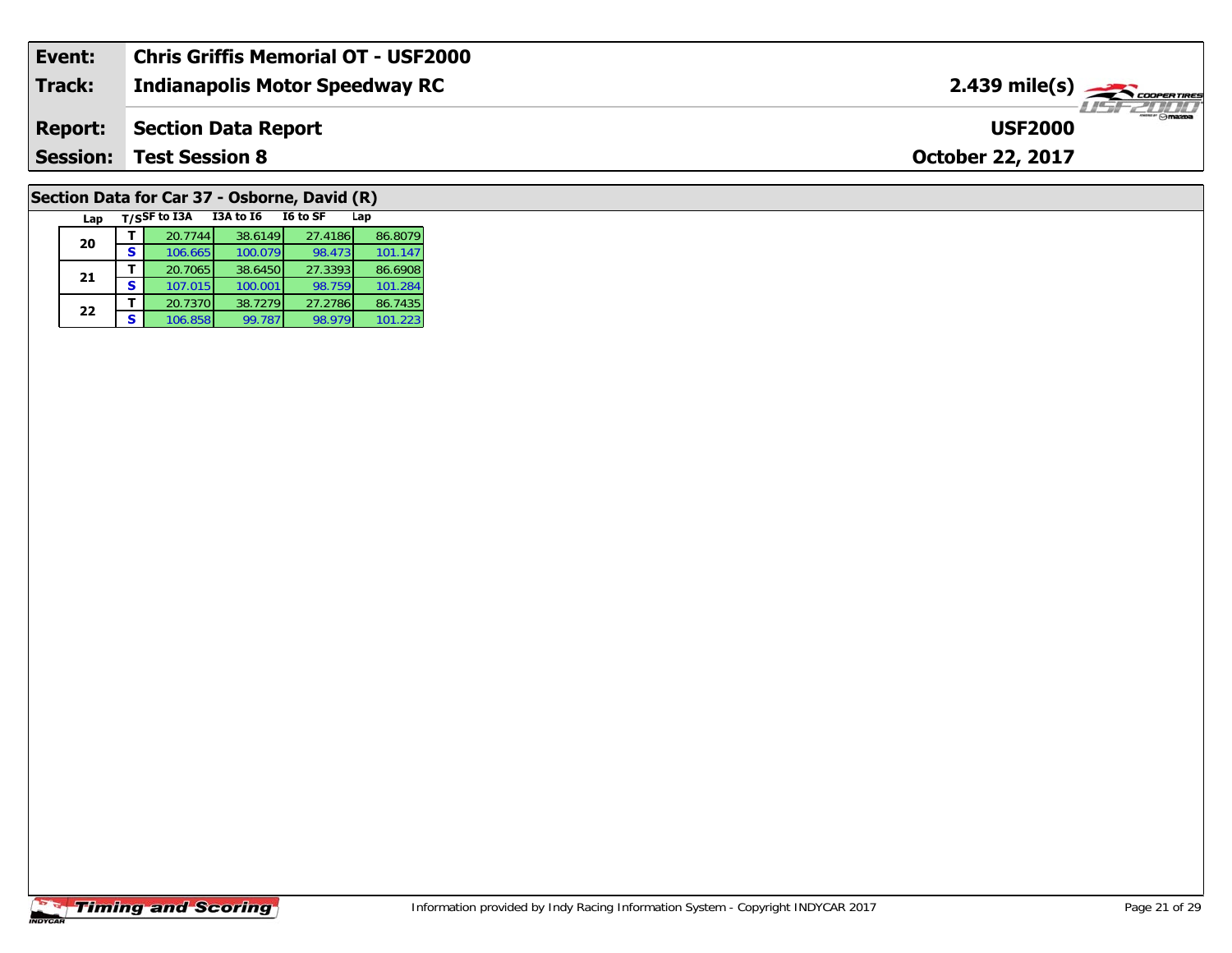| Event:          | <b>Chris Griffis Memorial OT - USF2000</b> |                                                       |
|-----------------|--------------------------------------------|-------------------------------------------------------|
| <b>Track:</b>   | <b>Indianapolis Motor Speedway RC</b>      | $2.439$ mile(s) $\overbrace{\hspace{2cm}}$ coorganges |
| <b>Report:</b>  | Section Data Report                        | $-111$<br><b>USF2000</b>                              |
| <b>Session:</b> | Test Session 8                             | <b>October 22, 2017</b>                               |

|                |                         |                                 | Section Data for Car 38 - DeLuzuriaga, Oscar (R) |         |          |
|----------------|-------------------------|---------------------------------|--------------------------------------------------|---------|----------|
| Lap            |                         | T/SSF to I3A I3A to I6 I6 to SF |                                                  |         | Lap      |
|                | T.                      | 23.4268                         | 41.2348                                          | 29.2604 | 93.9220  |
| $\mathbf{1}$   | $\overline{\mathbf{s}}$ | 94.589                          | 93.720                                           | 92.275  | 93.486   |
|                | T                       | 21.9773                         | 40.3172                                          | 28.2724 | 90.5669  |
| $\mathbf{2}$   | $\mathbf{s}$            | 100.827                         | 95.854                                           | 95.499  | 96.949   |
| 3              | T                       | 21.5940                         | 39.8858                                          | 27.9645 | 89.4443  |
|                | S                       | 102.617                         | 96.890                                           | 96.551  | 98.166   |
| 4              | T                       | 21.4944                         | 40.3132                                          | 27.9587 | 89.7663  |
|                | S                       | 103.092                         | 95.863                                           | 96.571  | 97.814   |
| 5              | T                       | 21.3584                         | 40.0295                                          | 28.0305 | 89.4184  |
|                | S                       | 103.749                         | 96.542                                           | 96.324  | 98.195   |
| 6              | T                       | 21.5005                         | 39.8601                                          | 27.9036 | 89.2642  |
|                | $\mathbf{s}$            | 103.063                         | 96.953                                           | 96.762  | 98.364   |
| $\overline{z}$ | T                       | 21.5613                         | 40.9223                                          | 28.6038 | 91.0874  |
|                | S                       | 102.773                         | 94.436                                           | 94.393  | 96.395   |
| 8              | T                       | 24.8228                         | 42.0862                                          | 29.0459 | 95.9549  |
|                | S                       | 89.269                          | 91.825                                           | 92.956  | 91.505   |
| 9              | T.                      |                                 | 45.7119                                          |         | 371.5222 |
|                | S                       |                                 | 84.541                                           |         | 23.634   |
| 10             | T                       | 22.3081                         | 40.9343                                          | 29.3334 | 92.5758  |
|                | $\overline{\mathbf{s}}$ | 99.332                          | 94.408                                           | 92.045  | 94.846   |
| 11             | T                       | 21.4234                         | 40.0368                                          | 27.8663 | 89.3265  |
|                | S                       | 103.434                         | 96.525                                           | 96.891  | 98.296   |
| 12             | T                       | 21.0965                         | 39.0932                                          | 27.5558 | 87.7455  |
|                | $\mathbf{s}$            | 105.037                         | 98.855                                           | 97.983  | 100.067  |
| 13             | T                       | 21.0307                         | 39.9670                                          | 27.6228 | 88.6205  |
|                | $\mathbf{s}$            | 105.365                         | 96.693                                           | 97.745  | 99.079   |
| 14             | T.                      | 28.4094                         | 42.4034                                          | 27.6852 | 98.4980  |
|                | S                       | 77.999                          | 91.138                                           | 97.525  | 89.143   |
| 15             | T                       | 21.2865                         | 39.4882                                          | 27.6767 | 88.4514  |
|                | $\overline{\mathbf{s}}$ | 104.099                         | 97.866                                           | 97.555  | 99.268   |
| 16             | T                       | 21.2110                         | 39.5386                                          | 27.7040 | 88.4536  |
|                | S                       | 104.470                         | 97.741                                           | 97.459  | 99.266   |
| 17             | T                       | 21.3515                         | 39.5613                                          | 27.7948 | 88.7076  |
|                | S                       | 103.782                         | 97.685                                           | 97.140  | 98.981   |
| 18             | T.                      | 21.2360                         | 40.0170                                          | 28.0126 | 89.2656  |
|                | $\mathbf{s}$            | 104.347                         | 96.573                                           | 96.385  | 98.363   |
| 19             | T                       | 21.4228                         | 39.7385                                          | 27.9094 | 89.0707  |
|                | $\mathbf{s}$            | 103.437                         | 97.249                                           | 96.742  | 98.578   |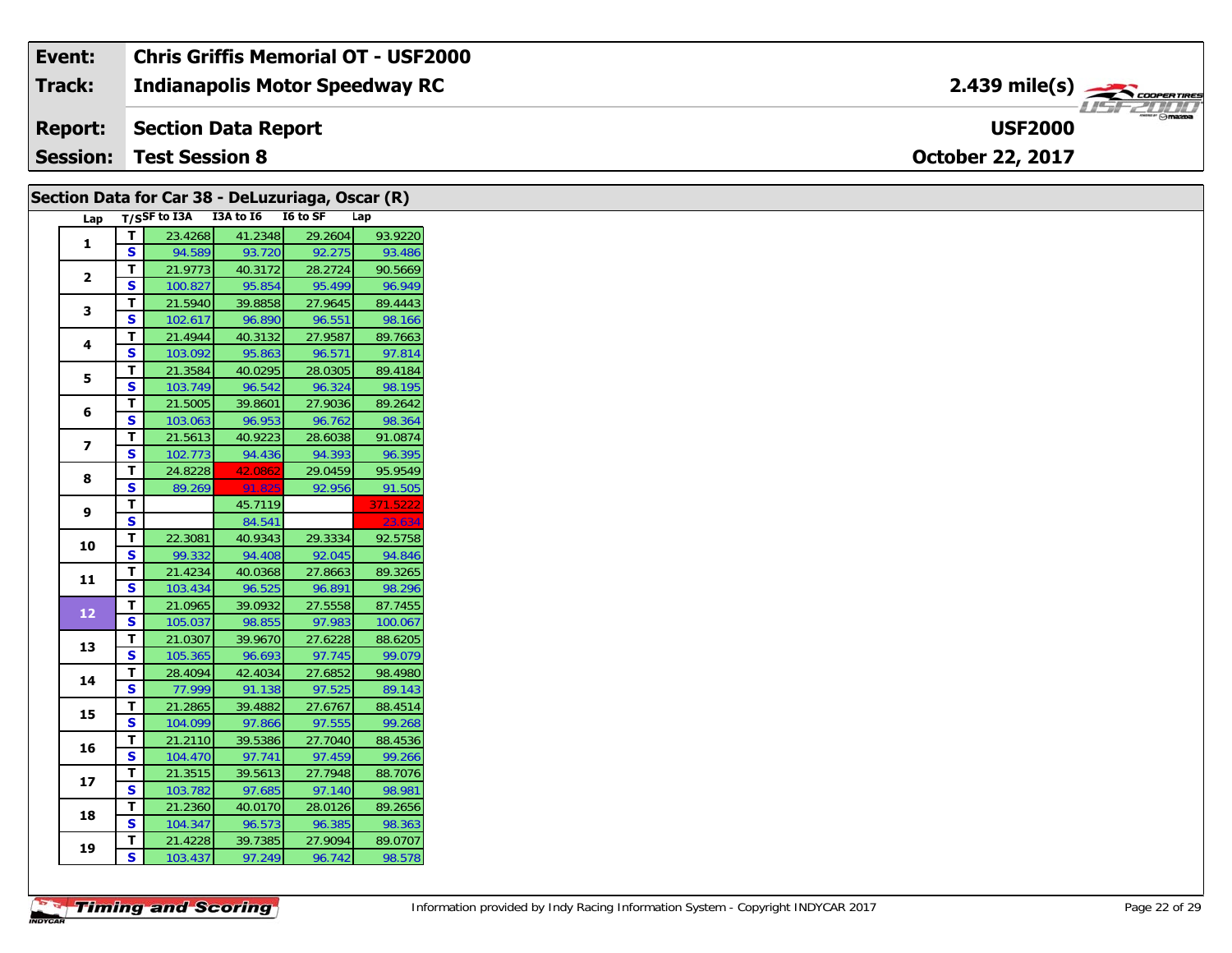| Event:          | <b>Chris Griffis Memorial OT - USF2000</b> |                                                                   |
|-----------------|--------------------------------------------|-------------------------------------------------------------------|
| Track:          | <b>Indianapolis Motor Speedway RC</b>      | $2.439$ mile(s) $\frac{1}{\sqrt{2.600 \text{ cm} \cdot \text{m}}$ |
| <b>Report:</b>  | <b>Section Data Report</b>                 | <b>Omazoa</b><br><b>USF2000</b>                                   |
| <b>Session:</b> | <b>Test Session 8</b>                      | <b>October 22, 2017</b>                                           |
|                 |                                            |                                                                   |

## **Section Data for Car 38 - DeLuzuriaga, Oscar (R)**

| Lap |   | T/SSF to I3A | <b>I3A to 16</b> | I6 to SF | Lap      |
|-----|---|--------------|------------------|----------|----------|
| 20  |   | 21.2305      | 39.8450          | 27.8096  | 88.8851  |
|     | S | 104.374      | 96.989           | 97.089   | 98.784   |
| 21  |   | 22.5168      | 40.7705          | 44.1646  | 107.4519 |
|     | S | 98.411       | 94.788           | 61.135   | 81.715   |
| 22  |   | 21.3461      | 39.8443          | 28.3799  | 89.5703  |
|     | S | 103.809      | 96.991           | 95.138   | 98.028   |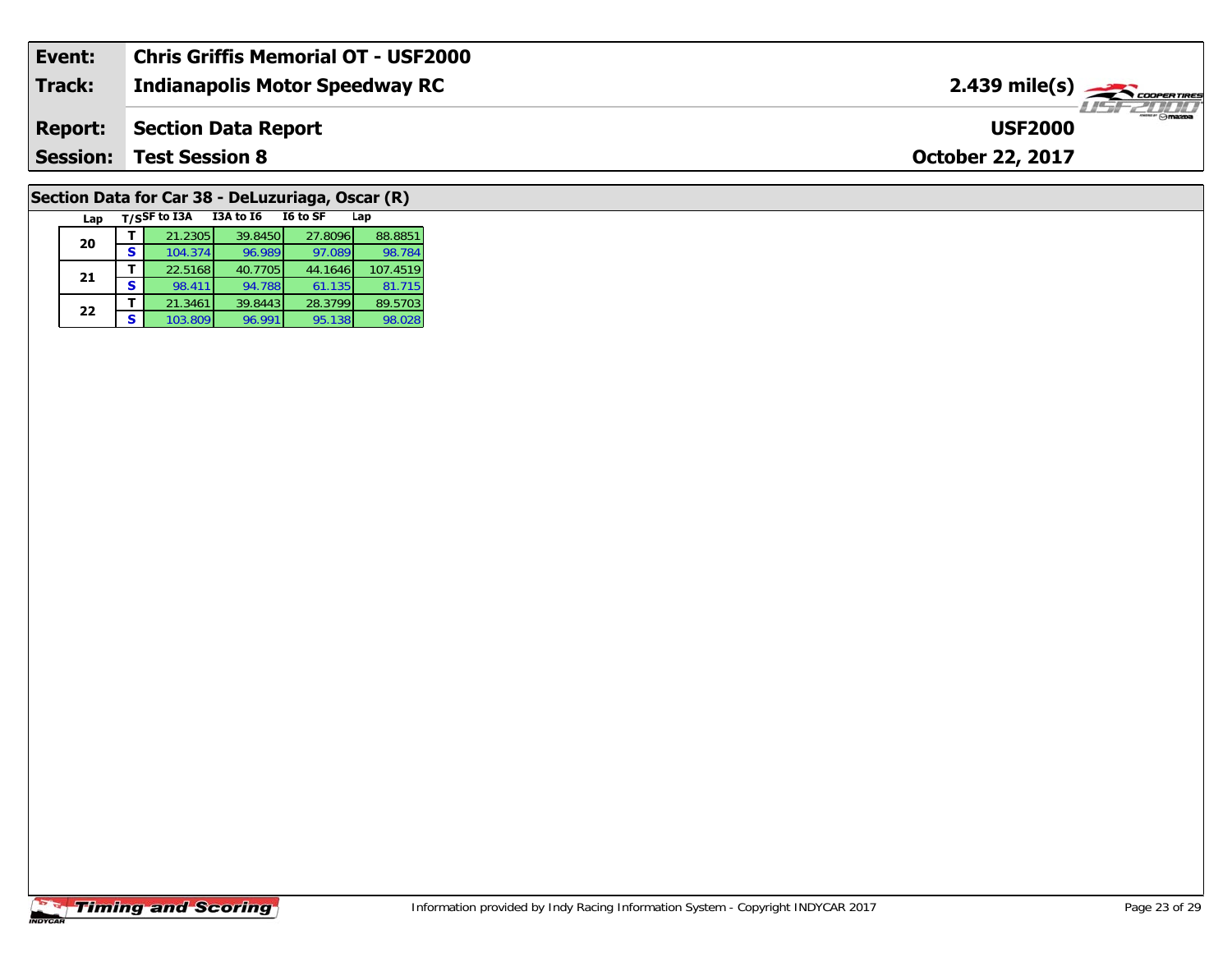| Event:          | <b>Chris Griffis Memorial OT - USF2000</b> |                                           |
|-----------------|--------------------------------------------|-------------------------------------------|
| <b>Track:</b>   | <b>Indianapolis Motor Speedway RC</b>      | $2.439$ mile(s) $\rightarrow$ COOPERTIRES |
| <b>Report:</b>  | Section Data Report                        | <b>Omazoa</b><br><b>USF2000</b>           |
| <b>Session:</b> | <b>Test Session 8</b>                      | <b>October 22, 2017</b>                   |

|                |                         |                                 |                    | Section Data for Car 80 - D'Orlando, Michael (R) |                    |
|----------------|-------------------------|---------------------------------|--------------------|--------------------------------------------------|--------------------|
| Lap            |                         | T/SSF to I3A I3A to I6 I6 to SF |                    |                                                  | Lap                |
| $\mathbf{1}$   | T                       | 21.0219                         | 39.3278            | 27.5327                                          | 87.8824            |
|                | S                       | 105.410                         | 98.265             | 98.065                                           | 99.911             |
| $\mathbf{2}$   | T                       | 20.9138                         | 38.8219            | 27.4482                                          | 87.1839            |
|                | S                       | 105.954                         | 99.546             | 98.367                                           | 100.711            |
| $\mathbf{3}$   | Т                       | 20.9872                         | 39.0397            | 27.4560                                          | 87.4829            |
|                | S                       | 105.584                         | 98.990             | 98.339                                           | 100.367            |
| 4              | Т                       | 20.7426                         | 38.8961            | 27.3835                                          | 87.0222            |
|                | $\overline{\mathbf{s}}$ | 106.829                         | 99.356             | 98.600                                           | 100.898            |
| 5              | $\mathbf T$             | 20.6974                         | 38.5593            | 27.1858                                          | 86.4425            |
|                | ${\sf s}$               | 107.062                         | 100.223            | 99.317                                           | 101.575            |
| 6              | T                       | 20.6429                         | 38.5823            | 27.1967                                          | 86.4219            |
|                | S                       | 107.345                         | 100.164            | 99.277                                           | 101.599            |
| $\overline{7}$ | $\mathbf T$             | 20.6100                         | 38.5544            | 27.0651                                          | 86.2295            |
|                | $\mathbf{s}$            | 107.516                         | 100.236            | 99.759                                           | 101.826            |
| 8              | T                       | 20.5845                         | 40.0688            | 27.2385                                          | 87.8918            |
|                | S                       | 107.649                         | 96.448             | 99.124                                           | 99.900             |
| 9              | Т                       | 21.9934                         | 39.0619            | 27.2255                                          | 88.2808            |
|                | S                       | 100.753                         | 98.934             | 99.172                                           | 99.460             |
| 10             | т                       |                                 | 39.3192            |                                                  | 338.3576           |
|                | $\overline{\mathbf{s}}$ |                                 | 98.286             |                                                  | 25.95              |
| 11             | $\mathbf T$             | 20.9388                         | 38.6834            | 27.3859                                          | 87.0081            |
|                | S                       | 105.828                         | 99.902             | 98.591                                           | 100.915            |
| 12             | Т                       | 20.6240                         | 38.5366            | 27.3064                                          | 86.4670            |
|                | S                       | 107.443                         | 100.282            | 98.878                                           | 101.546            |
| 13             | Т                       | 20.7417                         | 38.7123            | 27.2741                                          | 86.7281            |
|                | $\overline{\mathbf{s}}$ | 106.834                         | 99.827             | 98.995                                           | 101.241            |
| 14             | $\mathbf T$             | 20.7026                         | 38.5897            | 27.2427                                          | 86.5350            |
|                | S                       | 107.035                         | 100.144            | 99.109                                           | 101.466            |
| 15             | Т                       | 20.6291                         | 38.5020            | 27.1886                                          | 86.3197            |
|                | $\mathbf{s}$            | 107.417                         | 100.373            | 99.306                                           | 101.720            |
|                |                         | 20.5644                         | 38.7581            | 27.1913                                          | 86.5138            |
|                | т                       |                                 |                    |                                                  |                    |
| 16             | $\mathbf s$             | 107.755                         | 99.709             | 99.296                                           | 101.491            |
|                | $\mathbf T$             | 20.6665                         | 38.5668            | 27.1182                                          | 86.3515            |
| 17             | S                       | 107.222                         | 100.204            | 99.564                                           | 101.682            |
|                | T                       | 20.6407                         | 38.5011            | 27.1911                                          | 86.3329            |
| 18             | $\mathbf{s}$            | 107.356                         | 100.375            | 99.297                                           | 101.704            |
| 19             | т<br>S                  | 20.6784<br>107.161              | 38.6334<br>100.031 | 27.2022<br>99.257                                | 86.5140<br>101.491 |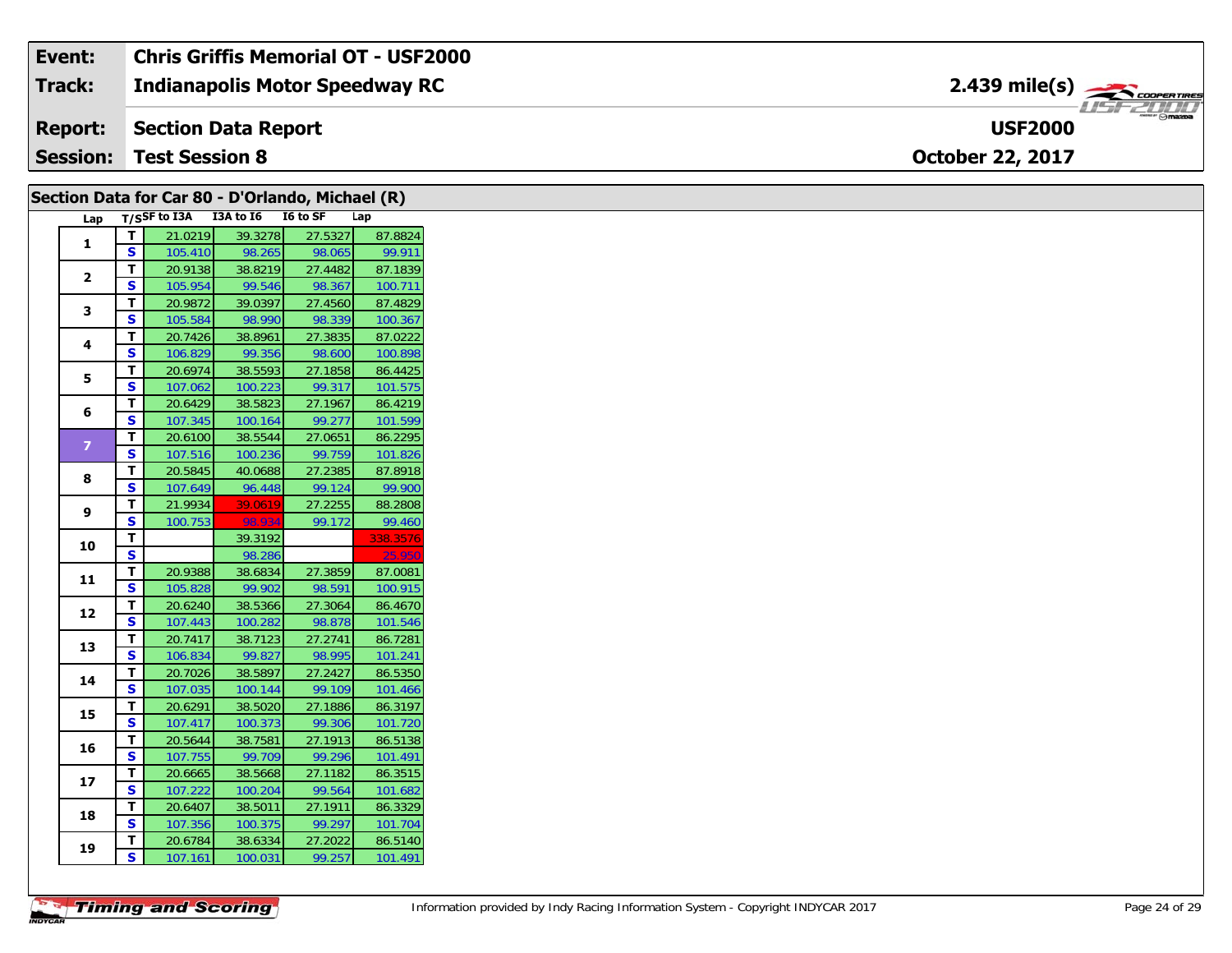#### Event: **Chris Griffis Memorial OT - USF2000**  $2.439 \text{ mile(s)}$ **Track: Indianapolis Motor Speedway RC** USF 2000 **USF2000 Report: Section Data Report Session: Test Session 8** October 22, 2017

|                |                         |                                 |                    | Section Data for Car 81 - Loomis, Jacob (R) |                    |
|----------------|-------------------------|---------------------------------|--------------------|---------------------------------------------|--------------------|
| Lap            |                         | T/SSF to I3A I3A to I6 I6 to SF |                    |                                             | Lap                |
|                | T.                      | 20.9721                         | 39.2261            | 27.5861                                     | 87.7843            |
| 1              | S                       | 105.660                         | 98.520             | 97.875                                      | 100.022            |
| $\mathbf{2}$   | T                       | 20.5980                         | 38.6705            | 27.2739                                     | 86.5424            |
|                | S                       | 107.579                         | 99.935             | 98.996                                      | 101.458            |
| 3              | T.                      | 20.7580                         | 38.6783            | 27.2004                                     | 86.6367            |
|                | S                       | 106.750                         | 99.915             | 99.263                                      | 101.347            |
| 4              | T.                      | 20.5953                         | 38.7328            | 27.2759                                     | 86.6040            |
|                | S.                      | 107.593                         | 99.774             | 98.988                                      | 101.386            |
| 5              | T.                      | 20.7618                         | 38.5432            | 27.1095                                     | 86.4145            |
|                | S                       | 106.730                         | 100.265            | 99.596                                      | 101.608            |
| 6              | T.                      | 20.7550                         | 38.6294            | 26.9808                                     | 86.3652            |
|                | S.                      | 106.765                         | 100.042            | 100.071                                     | 101.666            |
| $\overline{ }$ | T                       | 20.7434                         | 38.5152            | 27.1280                                     | 86.3866            |
|                | S                       | 106.825                         | 100.338            | 99.528                                      | 101.641            |
| 8              | T                       | 20.6009                         | 38.7859            | 27.1804                                     | 86.5672            |
|                | S                       | 107.564                         | 99.638             | 99.336                                      | 101.429            |
| 9              | T.                      | 21.1675                         | 39.1256            | 27.2190                                     | 87.5121            |
|                | S                       | 104.684                         | 98.773             | 99.195                                      | 100.334            |
| 10             | T                       |                                 | 38.8392            |                                             | 338.4787           |
|                | $\mathbf{s}$            |                                 | 99.501             |                                             | 25.941             |
| 11             | T                       | 20.6921                         | 38.6454            | 27.3079                                     | 86.6454            |
|                | S<br>T.                 | 107.090                         | 100.000            | 98.872<br>27.2280                           | 101.337            |
| 12             | S.                      | 20.5931<br>107.604              | 38.5711<br>100.193 | 99.163                                      | 86.3922<br>101.634 |
|                | Т.                      | 20.7512                         | 38.8466            | 27.2585                                     | 86.8563            |
| 13             | S                       | 106.785                         | 99.482             | 99.052                                      | 101.091            |
|                | T                       | 20.5995                         | 38.4904            | 27.2391                                     | 86.3290            |
| 14             | S                       | 107.571                         | 100.403            | 99.122                                      | 101.709            |
|                | T                       | 20.6874                         | 38.7584            | 27.0884                                     | 86.5342            |
| 15             | $\overline{\mathbf{s}}$ | 107.114                         | 99.709             | 99.674                                      | 101.467            |
|                | T.                      | 20.5732                         | 38.9586            | 27.1932                                     | 86.7250            |
| 16             | S                       | 107.709                         | 99.196             | 99.290                                      | 101.244            |
|                | T.                      | 20.7261                         | 38.7720            | 27.2878                                     | 86.7859            |
| 17             | S                       | 106.914                         | 99.674             | 98.945                                      | 101.173            |
|                | T.                      | 20.8201                         | 38.6520            | 27.2908                                     | 86.7629            |
| 18             | S                       | 106.431                         | 99.983             | 98.934                                      | 101.200            |
|                | T.                      | 20.6881                         | 38.6267            | 27.2083                                     | 86.5231            |
| 19             | S.                      | 107.110                         | 100.049            | 99.234                                      | 101.480            |
|                |                         |                                 |                    |                                             |                    |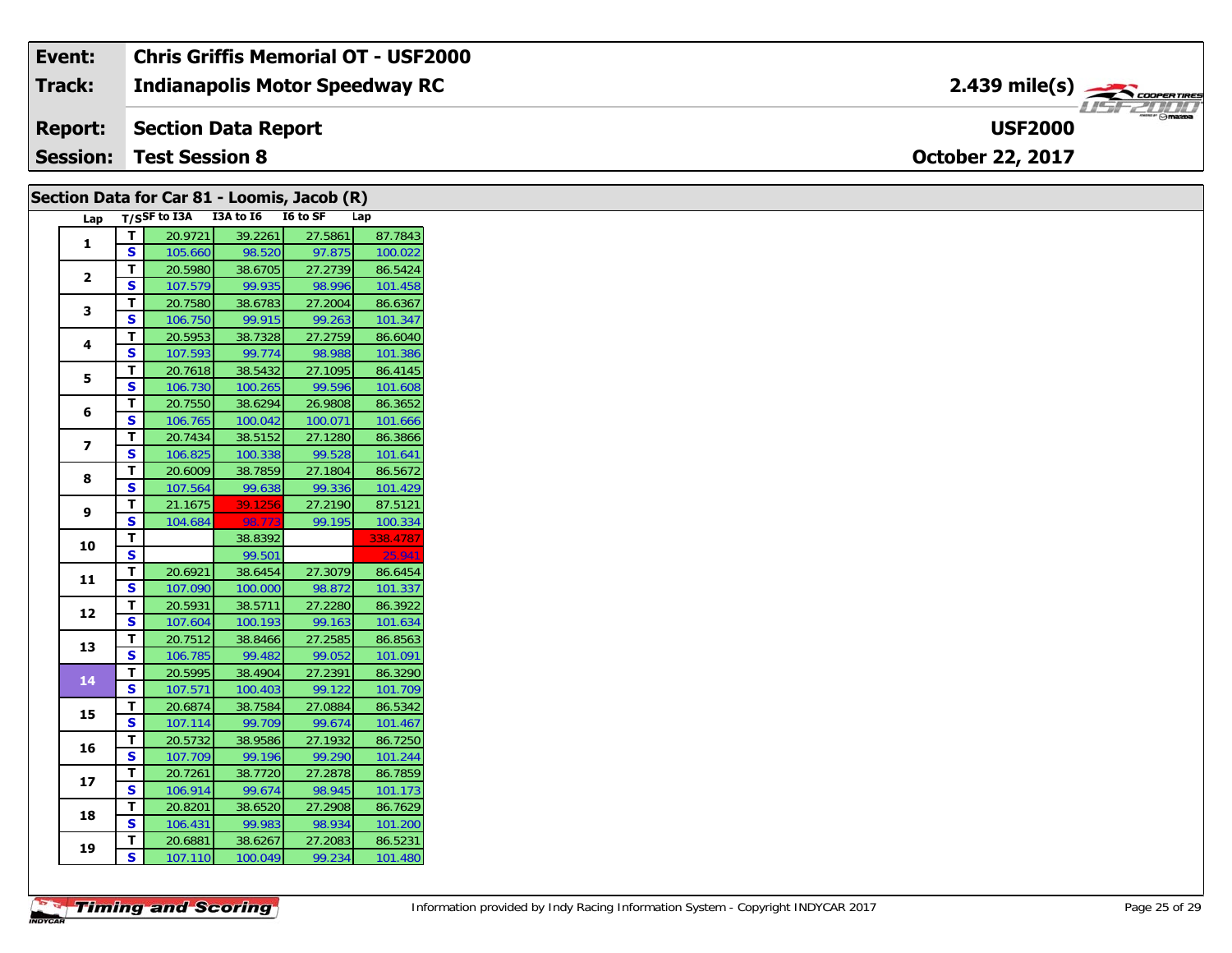| Event:         | Chris Griffis Memorial OT - USF2000 |                                                |
|----------------|-------------------------------------|------------------------------------------------|
| <b>Track:</b>  | Indianapolis Motor Speedway RC      | $2.439$ mile(s) $\frac{1}{2.566}$ coorer Times |
| <b>Report:</b> | Section Data Report                 | <sup>***</sup> ⊙mazpa<br><b>USF2000</b>        |
|                | <b>Session: Test Session 8</b>      | <b>October 22, 2017</b>                        |
|                |                                     |                                                |

## **Section Data for Car 81 - Loomis, Jacob (R)**

| Lap | T/SSF to I3A | I3A to I6 | I6 to SF | Lap     |
|-----|--------------|-----------|----------|---------|
| 20  | 20.7348      | 38.7133   | 27.2792  | 86.7273 |
|     | 106.869      | 99.825    | 98.977   | 101.241 |
| 21  | 20.7505      | 38.8501   | 27.1201  | 86.7207 |
|     | 106.788      | 99.473    | 99.557   | 101.249 |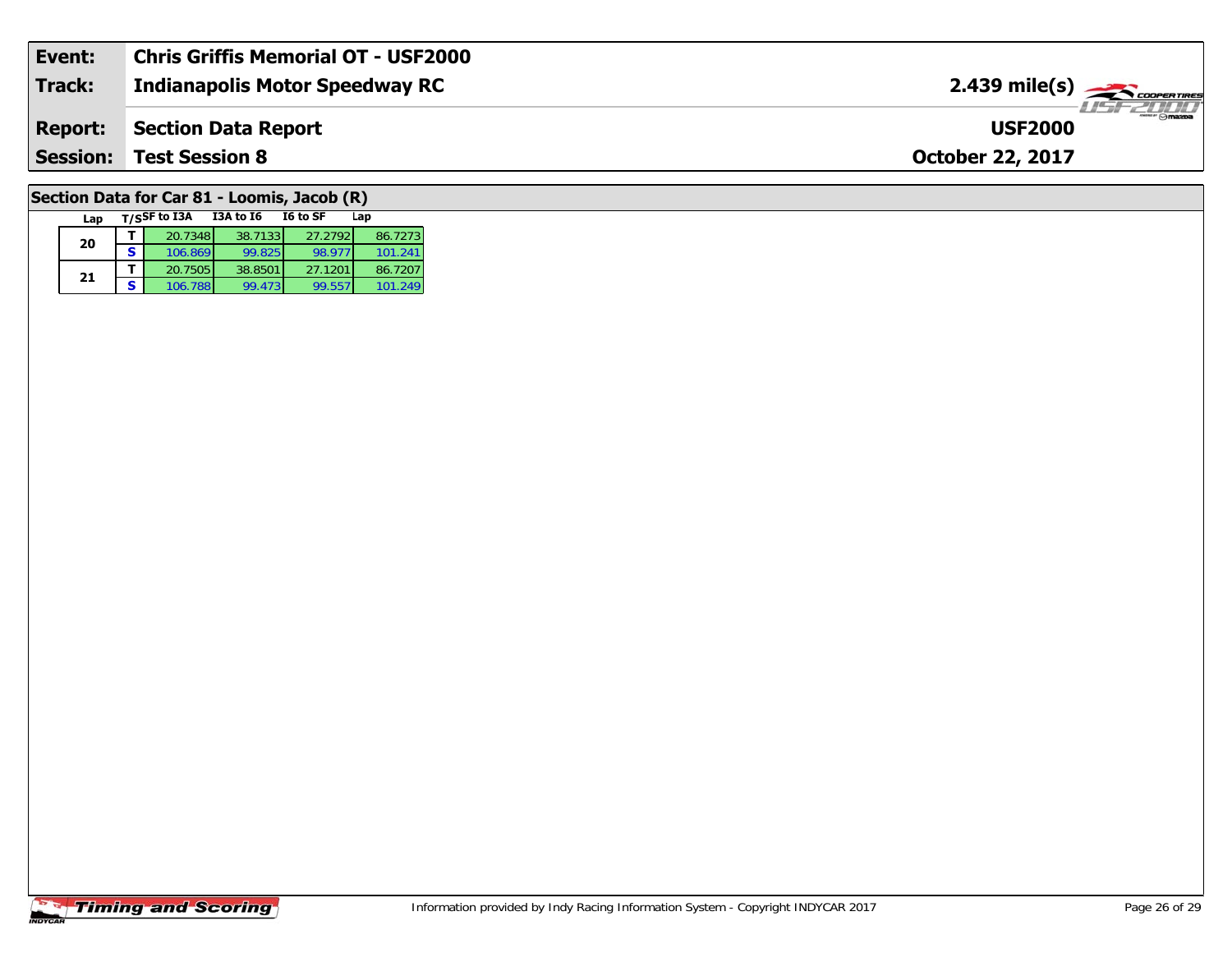#### **Event: Chris Griffis Memorial OT - USF2000** 2.439 mile(s) **2.439 miles Indianapolis Motor Speedway RC Track:** USF 2000 **Report: Section Data Report USF2000Session:October 22, 2017 Test Session 8**

|                         | Section Data for Car 90 - Gordon, Justin (R) |         |         |         |          |  |
|-------------------------|----------------------------------------------|---------|---------|---------|----------|--|
| Lap                     | T/SSF to I3A I3A to I6 I6 to SF<br>Lap       |         |         |         |          |  |
| $\mathbf{1}$            | T                                            | 23.4410 | 40.3736 | 27.8358 | 91.6504  |  |
|                         | $\mathbf{s}$                                 | 94.531  | 95.720  | 96.997  | 95.803   |  |
| $\mathbf{2}$            | T                                            | 21.1606 | 44.6508 | 27.5267 | 93.3381  |  |
|                         | S                                            | 104.719 | 86.550  | 98.087  | 94.071   |  |
| 3                       | T.                                           |         | 41.3507 |         | 237.8630 |  |
|                         | $\mathbf{s}$                                 |         | 93.458  |         | 36.914   |  |
| 4                       | T                                            | 21.1127 | 39.1609 | 33.4932 | 93.7668  |  |
|                         | $\overline{\mathbf{s}}$                      | 104.956 | 98.684  | 80.613  | 93.641   |  |
| 5                       | T                                            | 20.7963 | 38.8287 | 27.3704 | 86.9954  |  |
|                         | S                                            | 106.553 | 99.528  | 98.647  | 100.929  |  |
| 6                       | T                                            | 20.8954 | 38.7838 | 27.4056 | 87.0848  |  |
|                         | $\mathbf{s}$                                 | 106.048 | 99.643  | 98.520  | 100.826  |  |
| $\overline{\mathbf{z}}$ | T                                            | 20.8063 | 39.1596 | 27.5483 | 87.5142  |  |
|                         | $\overline{\mathbf{s}}$                      | 106.502 | 98.68   | 98.010  | 100.331  |  |
| 8                       | T.                                           |         | 38.9474 |         | 342.6794 |  |
|                         | $\mathbf{s}$                                 |         | 99.225  |         | 25.62    |  |
| 9                       | T                                            | 20.9187 | 38.8427 | 27.4263 | 87.1877  |  |
|                         | $\mathbf{s}$                                 | 105.930 | 99.492  | 98.446  | 100.707  |  |
| 10                      | T                                            | 20.6825 | 38.7451 | 27.3538 | 86.7814  |  |
|                         | $\overline{\mathbf{s}}$                      | 107.139 | 99.743  | 98.707  | 101.178  |  |
| 11                      | T                                            | 20.7984 | 38.9479 | 27.5836 | 87.3299  |  |
|                         | $\mathbf{s}$                                 | 106.542 | 99.223  | 97.884  | 100.543  |  |
| 12                      | T                                            | 20.8404 | 38.9038 | 27.5007 | 87.2449  |  |
|                         | <b>S</b>                                     | 106.328 | 99.336  | 98.179  | 100.641  |  |
| 13                      | T                                            | 21.1619 | 39.4139 | 27.3947 | 87.9705  |  |
|                         | $\mathbf{s}$                                 | 104.712 | 98.050  | 98.559  | 99.811   |  |
| 14                      | T                                            | 21.0888 | 39.0501 | 27.4420 | 87.5809  |  |
|                         | S                                            | 105.075 | 98.964  | 98.389  | 100.255  |  |
| 15                      | T                                            | 20.8692 | 39.1926 | 27.5540 | 87.6158  |  |
|                         | <b>S</b>                                     | 106.181 | 98.604  | 97.989  | 100.215  |  |
| 16                      | T                                            | 20.9795 | 39.1176 | 27.5782 | 87.6753  |  |
|                         | S                                            | 105.623 | 98.793  | 97.903  | 100.147  |  |
| 17                      | T.                                           | 20.9228 | 39.1590 | 27.5214 | 87.6032  |  |
|                         | S                                            | 105.909 | 98.689  | 98.105  | 100.229  |  |
| 18                      | T                                            | 21.0092 | 39.2062 | 27.6232 | 87.8386  |  |
|                         | $\mathbf{s}$                                 | 105.473 | 98.570  | 97.744  | 99.961   |  |
| 19                      | T                                            | 20.9079 | 39.1679 | 27.5456 | 87.6214  |  |
|                         | S                                            | 105.984 | 98.666  | 98.019  | 100.208  |  |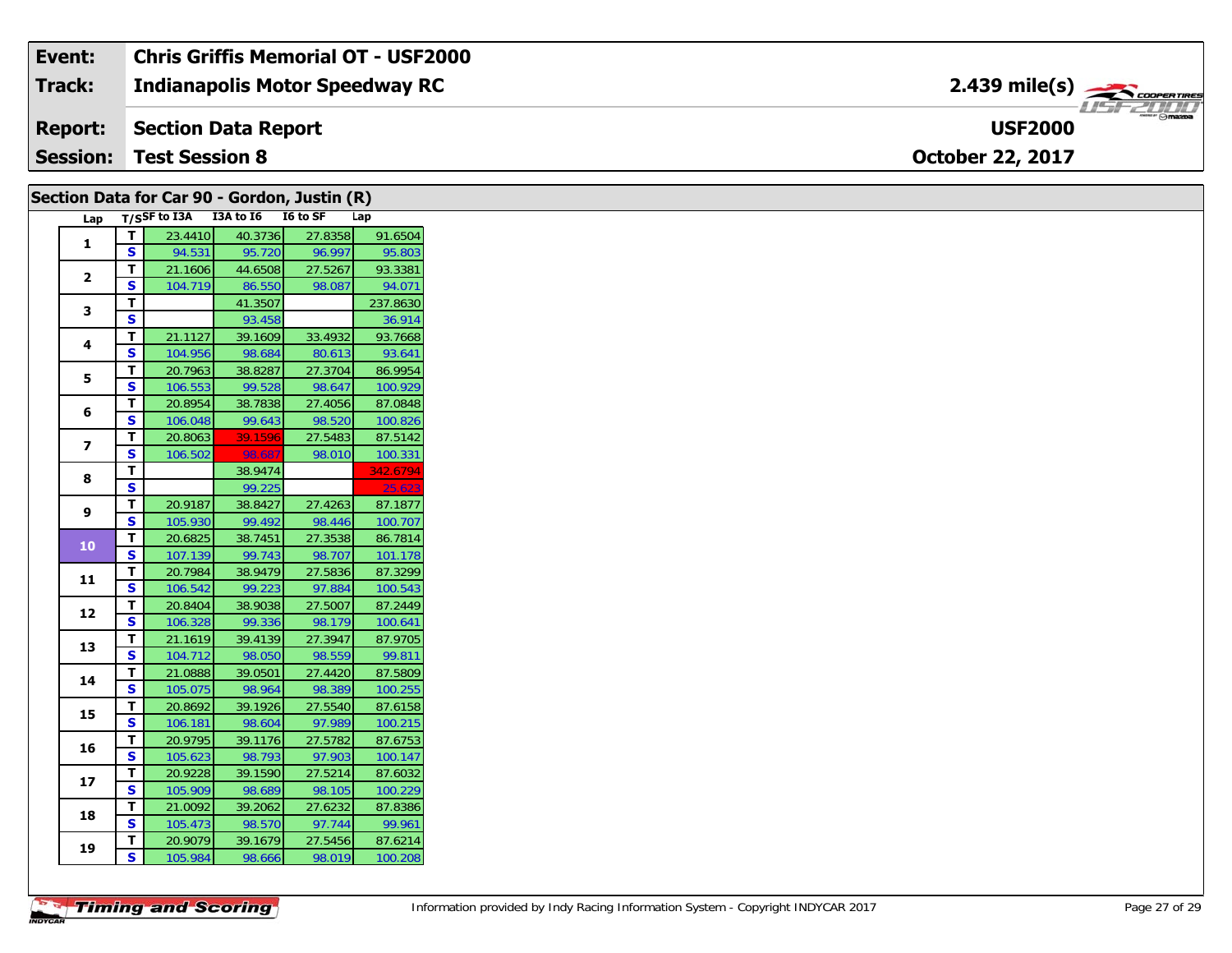| Event:          | <b>Chris Griffis Memorial OT - USF2000</b> |                                   |
|-----------------|--------------------------------------------|-----------------------------------|
| <b>Track:</b>   | <b>Indianapolis Motor Speedway RC</b>      | $2.439$ mile(s) $\frac{1}{2.566}$ |
| <b>Report:</b>  | Section Data Report                        | <b>USF2000</b>                    |
| <b>Session:</b> | <b>Test Session 8</b>                      | <b>October 22, 2017</b>           |
|                 |                                            |                                   |

# **Section Data for Car 90 - Gordon, Justin (R)**

|  | Lap |   | T/SSF to I3A | <b>I3A to 16</b> | I6 to SF | Lap     |
|--|-----|---|--------------|------------------|----------|---------|
|  | 20  |   | 23.5584      | 40.3987          | 27.6383  | 91.5954 |
|  |     | S | 94.060       | 95.660           | 97.691   | 95.861  |
|  | 21  |   | 20.9320      | 39.0619          | 29.0804  | 89.0743 |
|  |     | S | 105.862      | 98.934           | 92.846   | 98.574  |
|  | 22  |   | 20.9350      | 39.6867          | 27.4621  | 88.0838 |
|  |     | S | 105.847      | 97.376           | 98.317   | 99.682  |